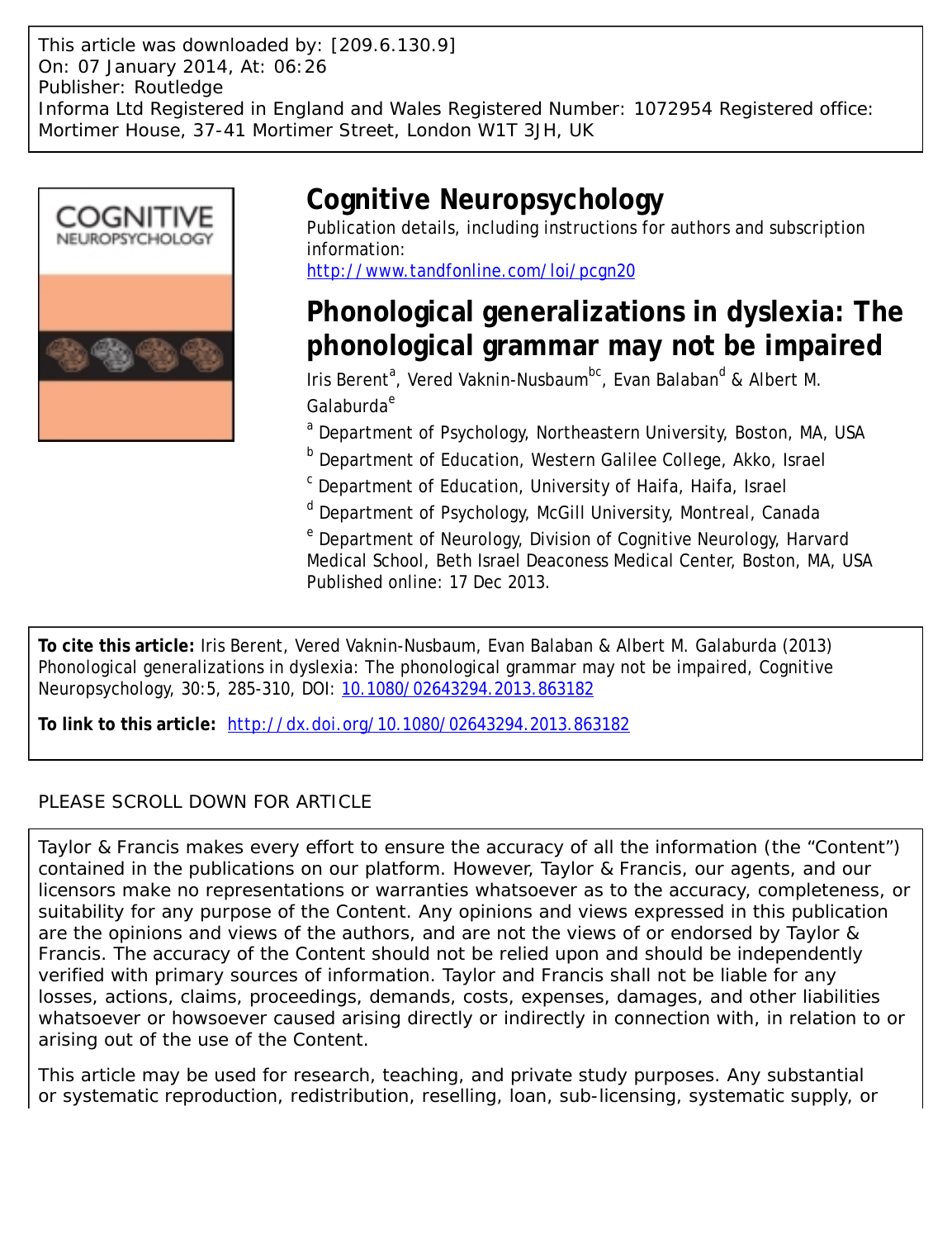distribution in any form to anyone is expressly forbidden. Terms & Conditions of access and use can be found at <http://www.tandfonline.com/page/terms-and-conditions>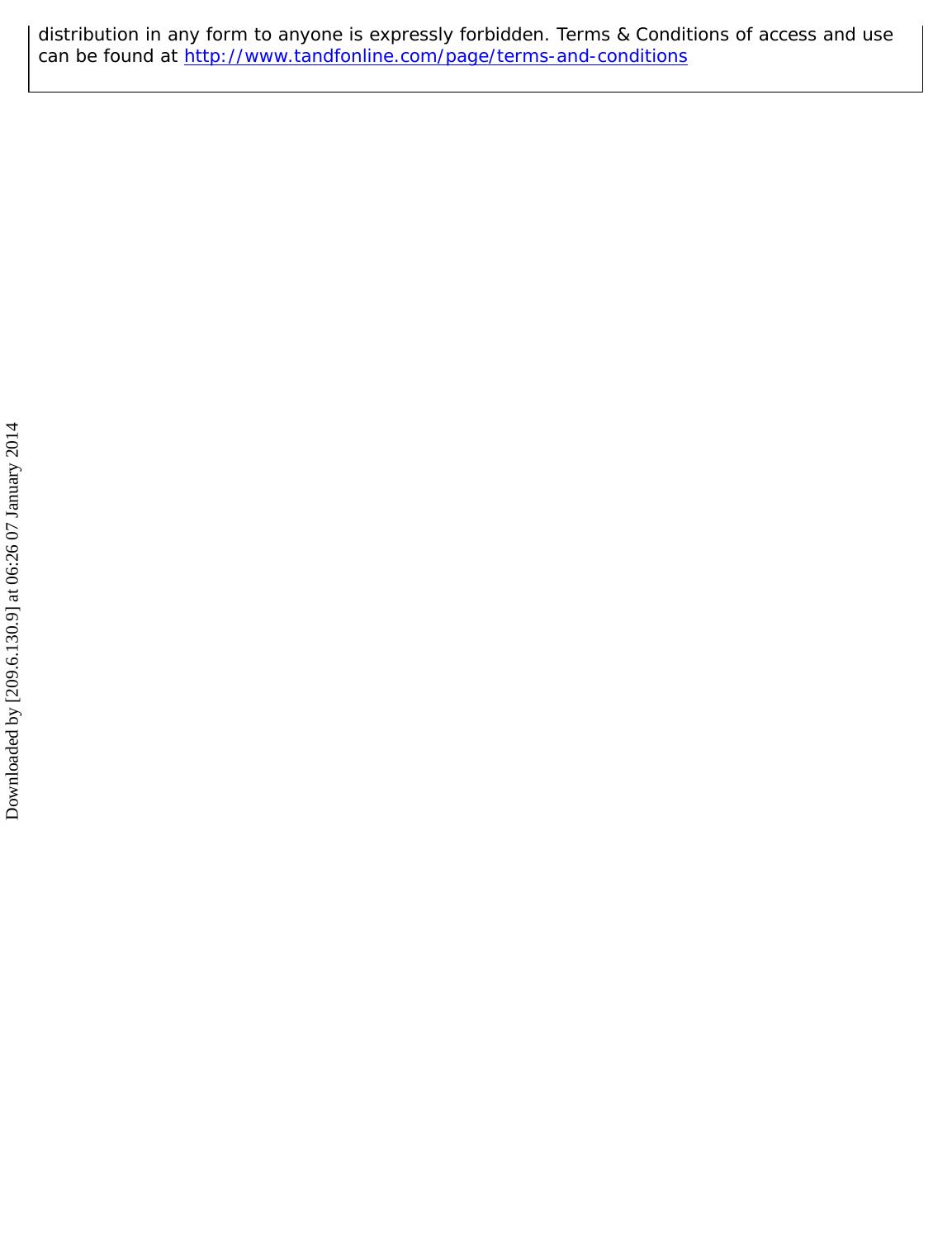# Phonological generalizations in dyslexia: The phonological grammar may not be impaired

Iris Berent<sup>1</sup>, Vered Vaknin-Nusbaum<sup>2,3</sup>, Evan Balaban<sup>4</sup>, and Albert M. Galaburda<sup>5</sup>

<sup>1</sup>Department of Psychology, Northeastern University, Boston, MA, USA

2 Department of Education, Western Galilee College, Akko, Israel

 $^3$ Department of Education, University of Haifa, Haifa, Israel

4 Department of Psychology, McGill University, Montreal, Canada

5 Department of Neurology, Division of Cognitive Neurology, Harvard Medical School, Beth Israel Deaconess Medical Center, Boston, MA, USA

Dyslexia is commonly attributed to a phonological deficit, but whether it effectively compromises the phonological grammar or lower level systems is rarely explored. To address this question, we gauge the sensitivity of dyslexics to grammatical phonological restrictions on spoken onset clusters (e.g.,  $bl$  in block). Across languages, certain onsets are preferred to others (e.g., blif ≻ bnif ≻ bdif, where ≻ indicates a preference). Here, we show that dyslexic participants (adult native speakers of Hebrew) are fully sensitive to these phonological restrictions, and they extend them irrespective of whether the onsets are attested in their language (e.g., bnif vs. bdif) or unattested (e.g., mlif vs. mdif). Dyslexics, however, showed reduced sensitivity to phonetic contrasts (e.g., blif vs. belif; ba vs. pa). Together, these results suggest that the known difficulties of dyslexics in speech processing could emanate not from the phonological grammar, but rather from lower level impairments to acoustic/phonetic encoding, lexical storage, and retrieval.

Keywords: Dyslexia; Phonology; Phonetics; Hebrew; Onset clusters; Sonority.

Dyslexia is defined by a failure to acquire reading skill in the face of adequate opportunities to learn and in the absence of intellectual or emotional barriers to do so (Shaywitz, [1998\)](#page-26-0). Nonetheless, the difficulties of dyslexic individuals are not confined to reading. A large body of research demonstrates that dyslexia is associated with a host of deficits to the processing of spoken language, including abnormalities in the identification and categorization of speech sounds (Blomert, Mitterer, & Paffen, [2004;](#page-23-0) Brandt & Rosen,

[1980;](#page-23-0) Chiappe, Chiappe, & Siegel, [2001](#page-23-0); Godfrey, Syrdal-Lasky, Millay, & Knox, [1981](#page-24-0); Mody, Studdert-Kennedy, & Brady, [1997;](#page-25-0) Paul, Bott, Heim, Wienbruch, & Elbert, [2006](#page-25-0); Rosen & Manganari, [2001;](#page-25-0) Serniclaes, Sprenger-Charolles, Carré, & Demonet, [2001;](#page-26-0) Serniclaes, Van Heghe, Mousty, Carré, & Sprenger-Charolles, [2004](#page-26-0); Werker & Tees, [1987;](#page-26-0) Ziegler, Pech-Georgel, George, & Lorenzi, [2009\)](#page-26-0), and deficits in talker identification (Perrachione, Del Tufo, & Gabrieli, [2011](#page-25-0)) and in discriminating

Correspondence should be addressed to Iris Berent, Department of Psychology, Northeastern University, 125 Nightingale, 360 Huntington Ave, Boston, MA 02115, USA (E-mail: [i.berent@neu.edu\)](mailto:i.berent@neu.edu)).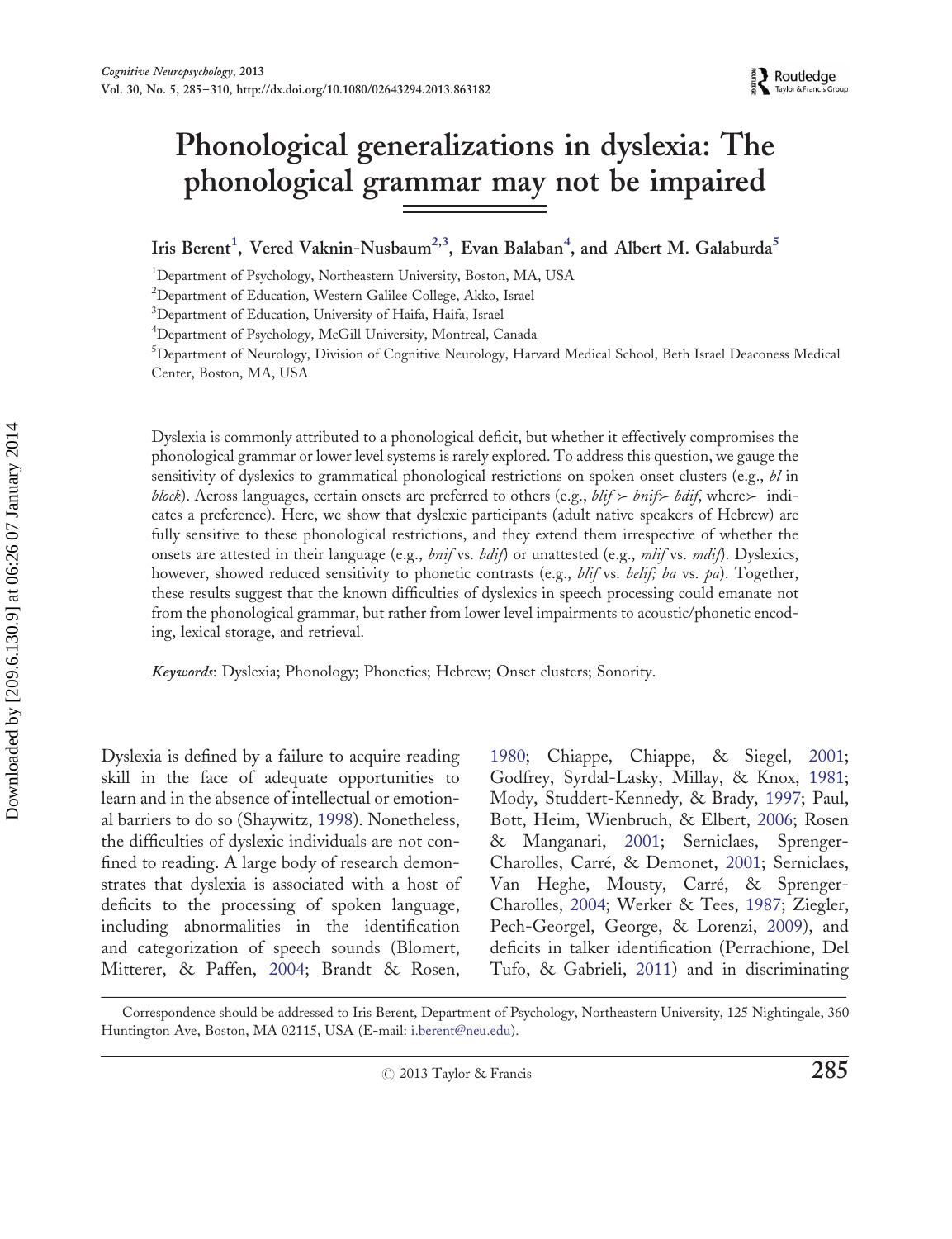speech from nonspeech (Berent, Vaknin-Nusbaum, Balaban, & Galaburda, [2012\)](#page-23-0). Moreover, many of these deficits are already evident in early development, well before reading is acquired (van Herten et al., [2008](#page-26-0); Leppänen et al., [2002\)](#page-24-0). However, a comprehensive explanation of all of these difficulties remains elusive.

Although dyslexia has been frequently attributed to a "phonological" deficit (Bradley & Bryant, [1978](#page-23-0); Mody et al., [1997;](#page-25-0) Olson, [2002](#page-25-0); Paulesu et al., [2001;](#page-25-0) Perrachione et al., [2011](#page-25-0); Pugh et al., [2000](#page-25-0); Savill & Thierry, [2011](#page-26-0); Shankweiler, [2012;](#page-26-0) Shaywitz, [1998](#page-26-0); Tanaka et al., [2011\)](#page-26-0), this claim is not directly supported by the available evidence. This is by no means the result of a shortage of papers that test the "phonological" processing of dyslexics. Rather, the problem arises because the dyslexia literature rarely defines "phonology" in the first place. When definitions are offered, they often equate "phonology" with "speech processing" (Ramus & Ahissar, [2012\)](#page-25-0)—a practice that is inconsistent with many linguistic proposals.

The conflation of phonology with speech processing obscures the precise characteristics of dyslexia and its origins. We suggest that a linguistically informed account of phonology can help identify the sources of the speech perception deficit in dyslexia; the experiments presented here support this contention.

We begin our investigation by outlining a linguistically motivated account of the phonological system and proceed to evaluate the "phonological" deficit hypothesis in light of this analysis. These conclusions lead to our experimental investigation, discussed next.

## PHONOLOGY, PHONETICS, SPEECH

All human languages possess two levels of patterning (Hockett, [1960\)](#page-24-0). One level combines words (meaningful elements) to form sentences (e.g.,  $the + dog + barks$ ; another level forms words (e.g., dog) by patterning smaller meaningless elements (e.g., those corresponding to the speech sounds  $d, o, g$ ). That such patterns exist is evident from the fact that a given set of meaningless elements can combine in multiple ways (e.g., dog vs. god) and give rise to novel combinations (e.g., *blog*), yet such patterns are constrained—English, for instance, allows dog, not dgo. People's productive knowledge concerning the patterning of meaningless linguistic elements is called phonology.

In most human communities, linguistic communication proceeds via speech, so it is tempting to equate phonology with speech patterns. But a closer inspection suggests that this is not the case. First, phonological patterns are not confined to speech. Sign languages rely on manual gestures, but just like their spoken counterparts, signed words are composed of productive phonological patterns that combine meaningless elements (Stokoe, [1960](#page-26-0)). In fact, some aspects of phonological design are amodal. Like spoken languages, signed phonological systems encode syllables (units distinct from morphemes) defined by principles comparable to those constraining syllables in spoken language (Berent, Dupuis, & Brentari, [2013](#page-23-0); Brentari, [1998](#page-23-0); Sandler & Lillo-Martin, [2006](#page-25-0)).

A second reason for the distinction between phonology and speech processing is presented by the distinct computational properties of these two systems (Abler, [1989\)](#page-23-0). The phonological system is discrete and combinatorial (Chomsky & Halle, [1968](#page-23-0); Hayes, [1999](#page-24-0); Hyman, [2001](#page-24-0); Keating, [1988;](#page-24-0) Pierrehumbert, [1975](#page-25-0), [1990](#page-25-0); Zsiga, [2000](#page-26-0)). It consists of discrete features (e.g., voicing, a feature that contrasts /b/ and /p/) that are preserved under combinations. For example, adding the voicing feature to /t/ has a predictable effect, equivalent to its addition to /k/—in both cases, the segment changes to its voiced counterpart (i.e., to /d/ and /g/, respectively). Accordingly, features define classes (e.g., "voiced segments", e.g., /b/, /d/, /g/) that are subject to productive phonological rules—algebraic operations that apply to all members of a class alike. These rules constitute the *phonological grammar*.

In contrast to the discrete combinatorial system of phonology, the speech signal is analogue (Abler, [1989;](#page-23-0) Liberman, Cooper, Shankweiler, & Studdert-Kennedy, [1967](#page-24-0))—it carries multiple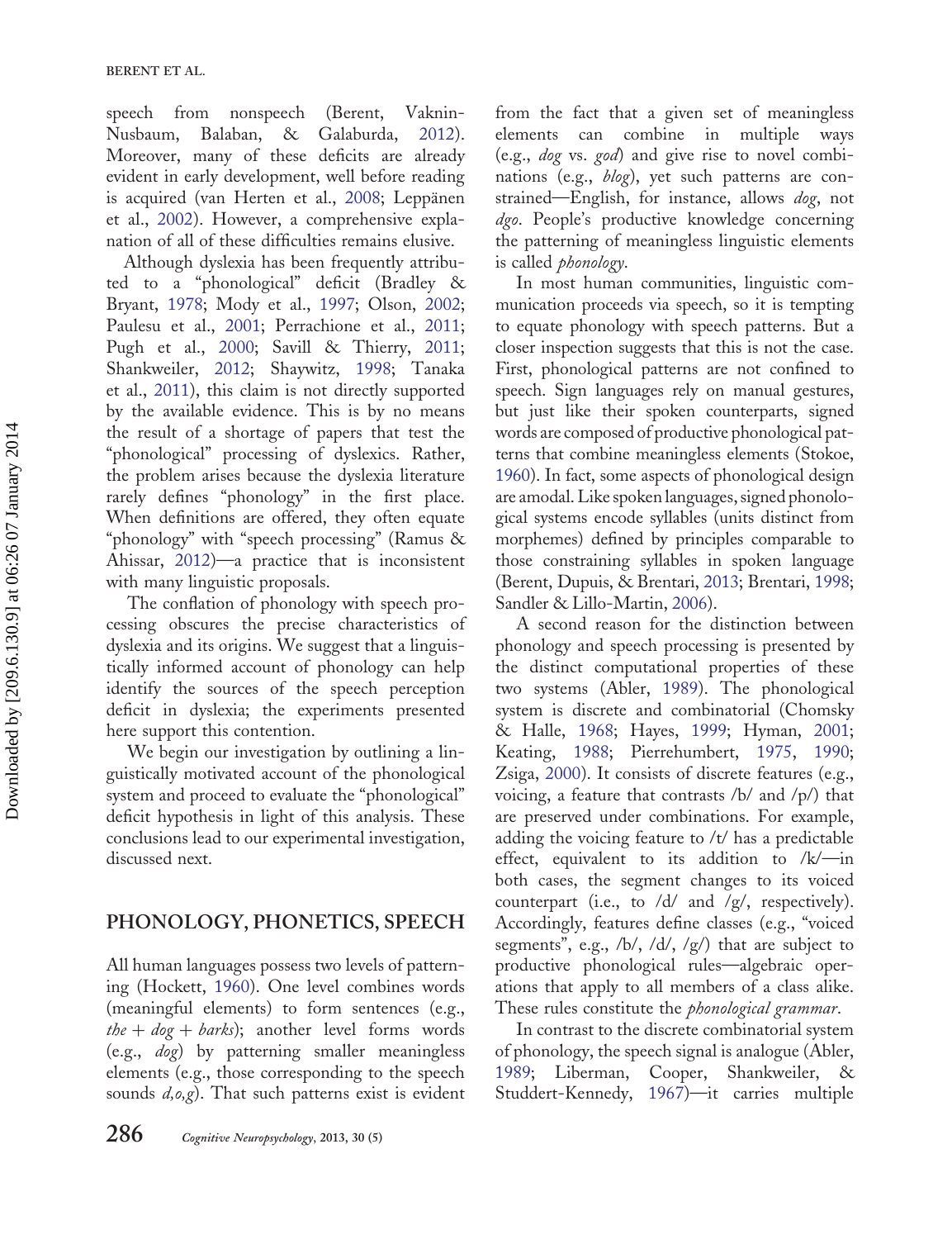cues that vary continuously (e.g., voice onset time, Lisker & Abramson, [1964](#page-25-0)). Moreover, once combined, phonetic cues blend, such that their contribution varies depending on neighbouring cues, the talker's identity, and the speaking rate (e.g., Liberman et al., [1967;](#page-24-0) Miller & Grosjean, [1981\)](#page-25-0).

These dissociations between phonology and low levels of the speech processing system suggest that the two mechanisms are distinct. The *phonetic* system is the interface that bridges between them by extracting the discrete elements of phonology from the analogue sensory input either acoustic or visual (for speech and signs, respectively). To use a metaphor, the combinatorial phonological grammar is akin to a Lego system; the phonetic interface is likened to the process that extracts discrete Lego blocks from the continuous mass of plastic material the blocks are made out of.

Summarizing then, speech processing deploys a host of mechanisms (see Figure 1), ranging from low-level auditory analysis of the acoustic input to its phonetic categorization into discrete features, the extraction of phonological representations, the evaluation of their well-formedness using grammatical phonological rules, and the storage of these representations in memory. The phonological grammar is one such component, distinct from the phonetic system.

## THE "PHONOLOGICAL DEFICIT" IN DYSLEXIA

Armed with the above-mentioned distinction between phonology, specifically, and speech processing, broadly, we can now turn back to the dyslexia literature and ask what findings single out the phonological grammar as the source of the speech processing difficulty. Viewed in this way, the evidence for the "phonological deficit" hypothesis is rather limited.

Most of the empirical support for a "phonological deficit" is based on three observations: (a) Dyslexics exhibit well-documented deficiencies in the phonological decoding of *printed* language



Figure 1. Components of the speech processing system. Upon an encounter with a spoken word (e.g., dog), the auditory input undergoes acoustic processing, followed by the extraction of its segments (by the phonetic interface) and the computation of its phonological representation by the phonological grammar—a set of algebraic constraints that evaluate the relative well-formedness of phonological representations. Such constraints, for instance, render syllables like dog better formed than dgo (ill-formedness is indicated by the asterisk). The resulting phonological form is stored in the mental lexicon, along with the corresponding meaning and orthographic form.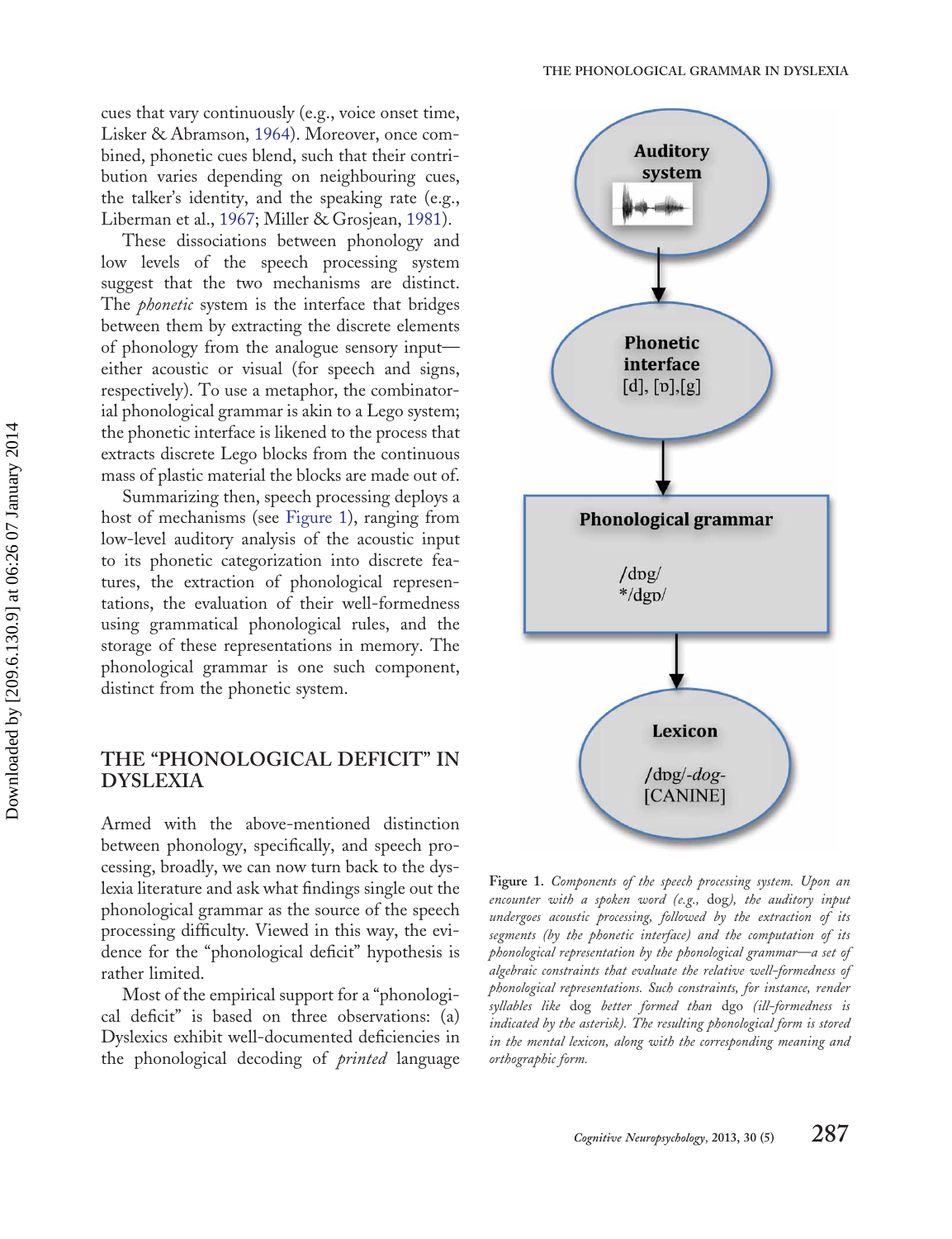(e.g., Olson, Wise, Conners, & Rack, [1990;](#page-25-0) Rack, Snowling, & Olson, [1992](#page-25-0); Shaywitz, [1998\)](#page-26-0); (b) they exhibit difficulties in gaining conscious awareness of the structure of language (e.g., Bradley & Bryant, [1978;](#page-23-0) Ramus et al., [2003](#page-25-0)); and (c) many dyslexic individuals exhibit coarse deficits in *speech* processing—mostly in the identification and discrimination of phonetic categories (e.g.,  $b$  vs.  $p$ ; Blomert et al., [2004;](#page-23-0) Brandt & Rosen, [1980](#page-23-0); Chiappe et al., [2001](#page-23-0); Godfrey et al., [1981;](#page-24-0) Mody et al., [1997;](#page-25-0) Paul et al., [2006](#page-25-0); Rosen & Manganari, [2001](#page-25-0); Serniclaes et al., [2001](#page-26-0); Serniclaes et al., [2004;](#page-26-0) Werker & Tees, [1987](#page-26-0); Ziegler et al., [2009\)](#page-26-0), and the discrimination of speech from nonspeech (Berent, Vaknin-Nusbaum, et al., [2012\)](#page-23-0) and of talkers' voices (Perrachione et al., [2011](#page-25-0)) The initial two lines of evidence (a–b) do not specifically concern linguistic competence, whereas the third—global deficits in speech processing—is too broad to specifically implicate a phonological disorder.

Only few studies have explicitly examined the sensitivity of dyslexics to phonological patterns (evidence we review next), and their outcomes, for the most part, do not point to a phonological impairment (Blomert et al., [2004](#page-23-0); Maïonchi-Pino et al., [2013](#page-25-0); Marshall, Ramus, & van der Lely, [2010;](#page-25-0) Szenkovits, Darma, Darcy, & Ramus, [2011](#page-26-0)). This state of affairs thus raises two questions. First, do dyslexics exhibit an attenuated sensitivity to the phonological regularities of their spoken language.<sup>1</sup> To the extent that their sensitivity to phonological patterns is reduced, one can ask whether the impairment originates from problems with the phonological grammar (the system of algebraic rules that support phonological generalizations), or from nonphonological sources including basic auditory processing (Galaburda, LoTurco, Ramus, Fitch, & Rosen, [2006;](#page-24-0) Pasquini, Corriveau, & Goswami, [2007;](#page-25-0) Tallal & Piercy, [1973\)](#page-26-0), phonetic analysis (Mody et al., [1997\)](#page-25-0), and lexical storage and retrieval (Ramus & Szenkovits, [2006\)](#page-25-0).

We begin by reviewing existing evidence concerning the phonological competence of dyslexics (i.e., their tacit knowledge of grammatical phonological rules). We next introduce a new case study, explain why it potentially presents a significant challenge to dyslexic individuals, and finally describe the experiments and their results.

## THE PHONOLOGICAL COMPETENCE OF DYSLEXIC INDIVIDUALS

Existing evidence concerning the phonological competence of dyslexics mostly comes from three cases. The first concerns phonological processes that "compel" adjacent speech segments to agree on their features. For example, English enforces an agreement in the voicing of the plural suffix and preceding consonant—stems ending with a voiced consonant (e.g., dog) take a voiced suffix (e.g., *dogs*, where the s is realized as a  $\ell z$ ) whereas those ending with a voiceless consonant (e.g., cat) take a voiceless suffix /s/ (e.g., in cats). A related process enforces feature agreement in the place of articulation—this process explains the tendency of English speakers to produce green beans as greem beans, where the coronal place (of *n*) assimilates to the following labial  $b$ to yield a labial nasal, m. These processes have been explored in dyslexic speakers of multiple languages (English, French, Dutch). Although some behavioural studies using auditorally presented words report normal sensitivity to feature agreement (Blomert et al., [2004;](#page-23-0) Marshall et al., [2010;](#page-25-0) Szenkovits et al., [2011](#page-26-0)), some impairment was detected in brain responses (Bonte, Poelmans, & Blomert, [2007](#page-23-0)), and abnormalities were also detected as in a behavioural study using printed words (Bedoin, [2003](#page-23-0)).

A second case concerns the restriction on fully identical consonants in Hebrew. Like other Semitic languages, Hebrew allows identical

<sup>&</sup>lt;sup>1</sup> We use the term "regularities" and "patterns" interchangeably, to refer to the co-occurrence of phonological elements in the linguistic input. Whether such patterns are in fact encoded by individual speakers, and whether they do so by relying on the phonological grammar, is a separate empirical question.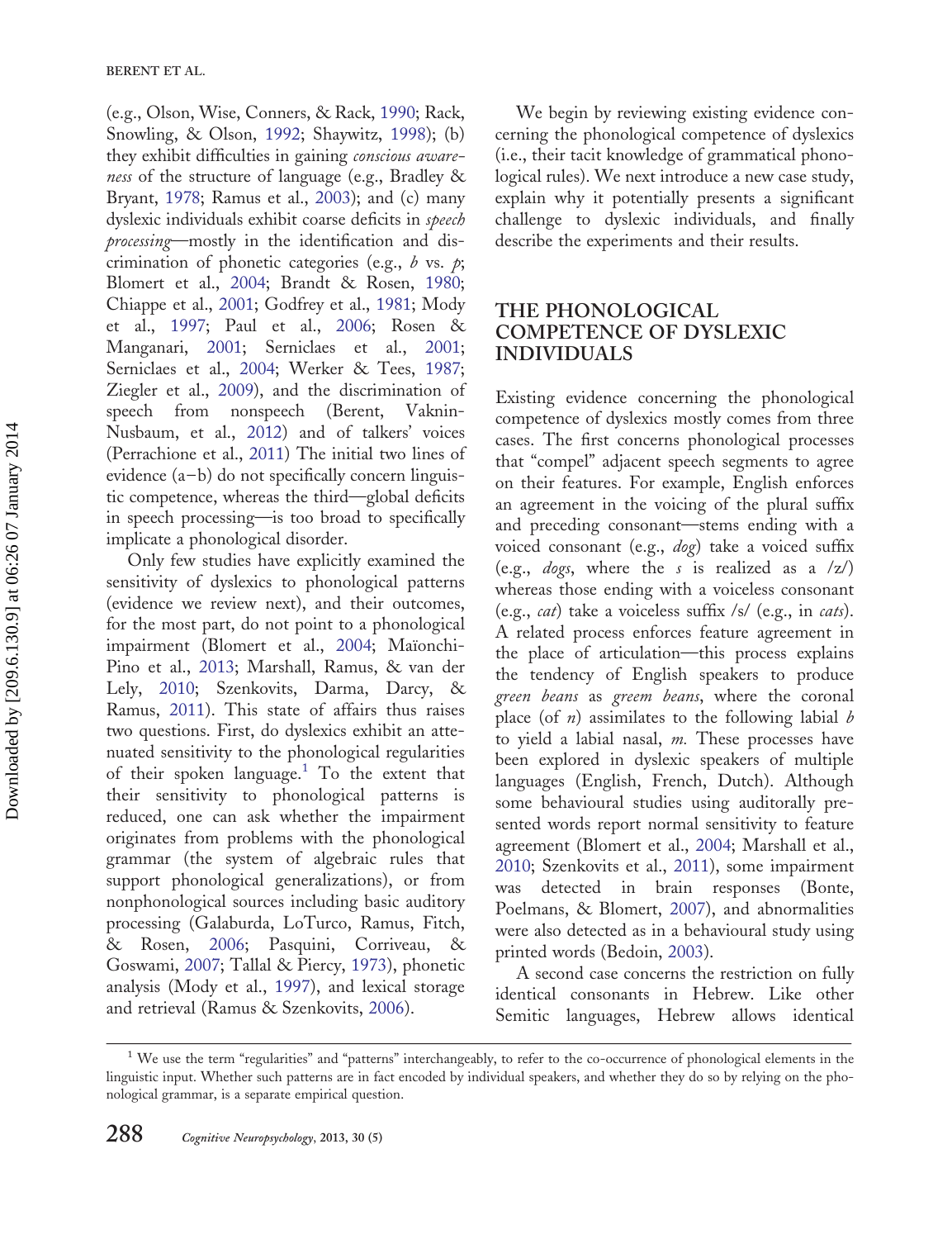consonants to occur at the end of the stem (e.g.,  $simem$ ) but bans them at its beginning (e.g., <sup>∗</sup>sisem; Greenberg, [1950](#page-24-0)). Adult Hebrew dyslexics were fully sensitive to the restriction on identical consonants, and they freely extended it to novel stems (Berent, Vaknin-Nusbaum, et al., [2012](#page-23-0)). Remarkably, however, these same individuals showed various phonetic impairments in the identification and discrimination of phonemes.

Intact phonological rules are also evident in a third case, examining the sensitivity of dyslexics to sonority restrictions on syllable structure. Those restrictions are detailed next, but for now, suffice it to note that certain syllable shapes and combinations are systematically preferred to others. Across languages, syllable combinations like *al.ba* (where the initial syllable ends with a sonorant, and the following syllable begins with a stop) are preferred to the reverse sequences (e.g., ab.la). Previous studies compared the sensitivity of French dyslexic participants (French dyslexic children) with controls to this restriction. Results showed either intact sensitivity to sonority restrictions (i.e., the effects of sonority were not reliably modulated by reading ability; Maïonchi-Pino, de Cara, Ecalle, & Magnan, [2012](#page-25-0)), or even enhanced sensitivity in the dyslexic sample (Fabre & Bedoin, [2003](#page-24-0)).

How is one to reconcile this apparently intact competence of dyslexics to various phonological rules with their widely documented difficulties in processing other aspects of spoken language? We propose that dyslexics may possess a fully intact grammatical phonological system, but exhibit subtle deficits in phonetic processing. If this is true, then dyslexic impairments would presumably reside in lower level systems of auditory and phonetic processing, perhaps coupled with impairments to lexical storage and access. A large literature shows that dyslexics exhibit abnormalities in acoustic and phonetic processing (for review, see Ramus & Ahissar, [2012\)](#page-25-0) and that these difficulties appear to be exacerbated when the acoustic input is presented either rapidly (Galaburda et al., [2006](#page-24-0); Merzenich et al., [1996](#page-25-0); Tallal, [2004](#page-26-0); Tallal & Piercy, [1973\)](#page-26-0) or in a degraded form (Ziegler et al., [2009\)](#page-26-0). Because the

extraction and application of phonological regularities hinges on an intact encoding of the input, it is conceivable that dyslexics could exhibit difficulties in the application of phonological rules concerning events that are phonetically challenging—those that are rapidly occurring and/or vulnerable to masking from neighbouring segments.

Onset clusters present a case with significant phonetic challenges. It is well known that onset clusters (e.g., pla) are generally harder to identify and produce than simple onsets (e.g.,  $pa$ ). Simple onsets allow for the consonant and vowel to be coarticulated (Mattingly, [1981](#page-25-0)). Coarticulation not only optimizes the production of the two sounds, but also facilitates their perception, as critical phonetic cues for the consonant are carried by the neighbouring vowels (Wright, [2004\)](#page-26-0). Consonant clusters offer no additional benefit for coarticulation (relative to simple onsets), and they typically raise the potential for acoustic masking. Consonant sequences that occur at the onset of a word (e.g., bla) are particularly vulnerable, as unlike the intervocalic consonants studied in previous research (e.g., abla), onset consonants (e.g., bla) cannot benefit from coarticulation with a preceding vowel. In addition, syllables with complex onsets are also confusable with similar disyllables (e.g., plight vs. polite, sport vs. support, Pitt, [1998;](#page-25-0) see also Dupoux, Kakehi, Hirose, Pallier, & Mehler, [1999\)](#page-24-0), as the brief vowels in such forms are difficult to extract. Accordingly, it is conceivable that even if dyslexics have a relatively normal sensitivity to the structure of intervocalic clusters (e.g., abla vs. alba), it still would be difficult for them to encode the phonological properties of onset clusters (e.g., *blif* vs. lbif). Only one previous study has systematically examined this question with French dyslexic children, and the results show that the performance of dyslexic children was comparable to that of typical controls (Maïonchi-Pino et al., [2013](#page-25-0)). But because this research did not assess the phonetic capacities of these individuals, it is unclear whether they exhibit the speech disorder deficit typical of dyslexic individuals. The research reported below probes for such impairments among adult Hebrew-speaking dyslexics.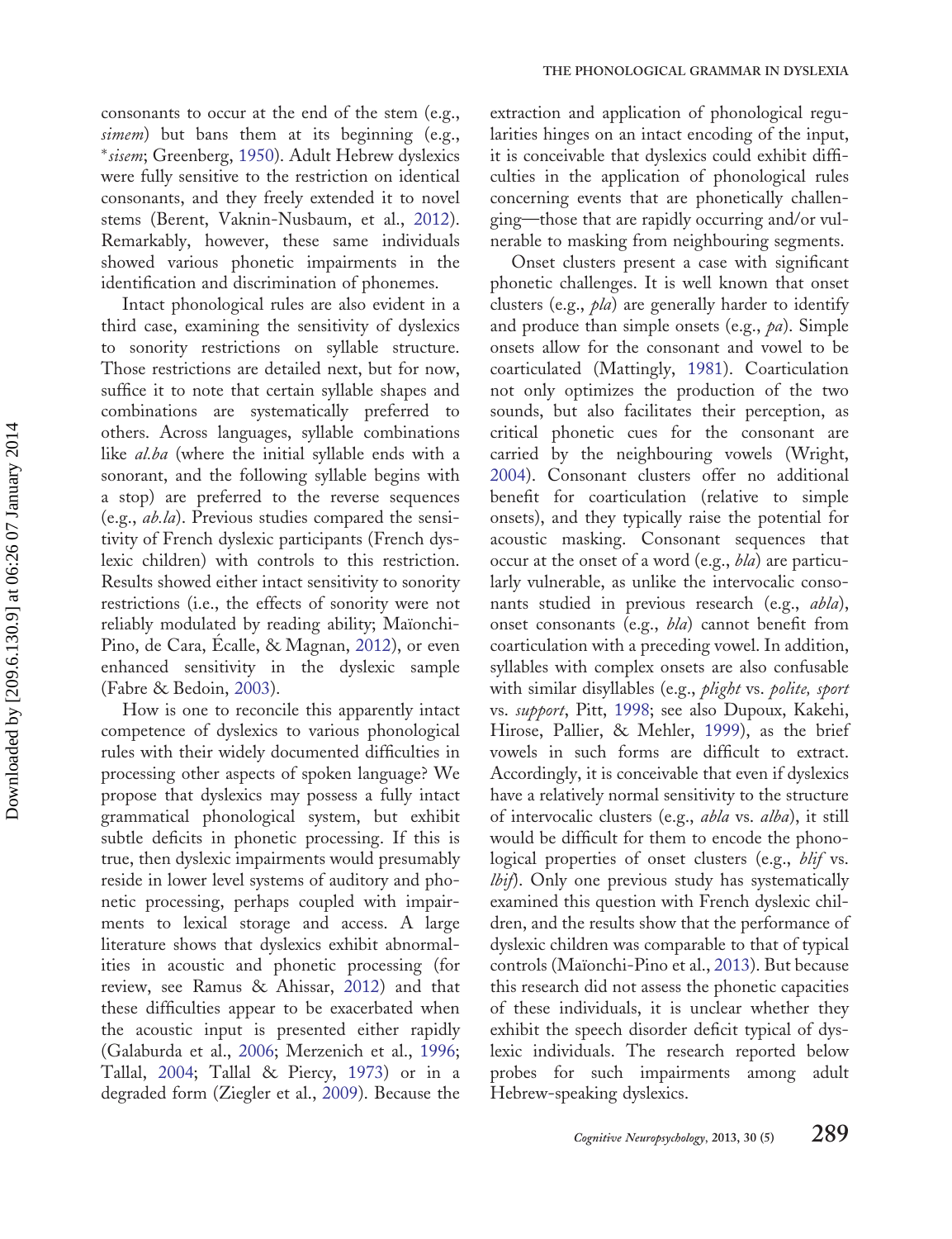## SONORITY RESTRICTIONS ON ONSET CLUSTERS

Many languages allow syllables to begin with onset clusters, and the range of clusters that are allowed varies greatly across languages. English systematically allows only clusters like blog, Hebrew allows  $bl$  (e.g.,  $bli$ , "without") and  $bd$  (e.g.,  $bdil$ , "tin"), but not  $lb$  (Bat-El, [2012](#page-23-0)), whereas all three types of clusters are attested in Russian (Halle, [1971\)](#page-24-0). Nonetheless, not all clusters are equally preferred across languages. While clusters like bl are frequent, clusters like bd are less prevalent, and clusters like *lb* are quite rare (Berent, Steriade, Lennertz, & Vaknin, [2007](#page-23-0)). These regularities have been captured by sonority restrictions on syllable structure.

Sonority (indicated by s) is a scalar phonological property that correlates with the acoustic loudness of segments—loud segments (e.g., vowels,  $s = 5$ ) tend to be more sonorous than quieter segments (e.g., consonants). Among consonants, most sonorous (i.e., loudest) are glides (e.g.,  $w$ ,  $y$ ), with a sonority level of 4 ( $s = 4$ ), followed by liquids (e.g., *l, r, s* = 3), nasals (e.g., *m, n, s* = 2), and obstruents (e.g.,  $\beta$ , t, k, b, d, g, v, f, s, z, s = 1). Thus, onsets such as *bl* manifest a large rise in sonority (a sonority distance of 2,  $\Delta s = 2$ ), bn onsets manifest a smaller rise ( $\Delta s = 1$ ), bd onsets exhibit a sonority plateau ( $\Delta s = 0$ ), whereas in *lba*, the onset falls in sonority  $(\Delta s = -2)$ .

The preference (denoted ≻) for  $bl > bn > bd$  ≻ lb favours onsets with large sonority distances (i.e., large rises ≻ small rises ≻ plateaus ≻ falls)—the larger the sonority distance, the more preferred the onset (Clements, [1990](#page-24-0); Hooper, [1976](#page-24-0); Smolensky, [2006](#page-26-0)). Typological research has indeed shown that the frequency of a cluster across languages is predicted by its sonority distance—small sonority distances are systematically underrepresented (Berent et al., [2007\)](#page-23-0). Moreover, languages that allow small sonority distances tend to also allow larger distances, whereas the reverse does not follow. For example, Russian allows sonority falls (e.g.,  $lb$ ), along with plateaus and rises (both small and large), whereas English allows large rises, but it does not systematically tolerate smaller sonority distances (i.e., small rises, plateaus, and falls in sonority). The generality of sonority restrictions across spoken languages suggests that they might form a universal phonological restriction on syllable structure.<sup>2</sup> In this view, all phonological grammars share universal phonological rules that render onsets with large sonority distances better formed—the larger the distance the better formed the onset. Crucially, such restrictions are expected to operate universally in all grammars, regardless of whether the particular cluster is present or absent in the language (Prince & Smolensky, [1993](#page-25-0)/[2004;](#page-25-0) Smolensky, [2006\)](#page-26-0).

Consistent with this prediction, we have previously found that speakers of various languages (English: Berent, Balaban, Lennertz, & Vaknin-Nusbaum, [2010](#page-23-0); Berent, Lennertz, & Balaban, [2012;](#page-23-0) Berent, Lennertz, Jun, Moreno, & Smolensky, [2008;](#page-23-0) Berent, Lennertz, Smolensky, & Vaknin-Nusbaum, [2009](#page-23-0); Berent et al., [2007](#page-23-0); Spanish: Berent, Lennertz, & Rosselli, [2012](#page-23-0); Korean: Berent et al., [2008](#page-23-0); Mandarin: Zhao & Berent, [2013](#page-26-0)) favour onsets with large sonority distances over clusters with small sonority distances, and such preferences are evident even when these structures are unattested in the participants' language. For example, English speakers favour onsets like bn  $(\Delta s = 1)$  over onsets like bd  $(\Delta s = 0)$ , which, in turn, are preferred to *lb* (e.g.,  $\Delta s = -2$ ), despite no familiarity with either sonority profile.

In these experiments, participants were presented with matched monosyllables whose onset structure was systematically varied (e.g., blif, bnif, bdif, lbif) along with disyllables that minimally differed from their monosyllabic counterparts inasmuch as the onset cluster was separated by a schwa (e.g., belif, benif, bedif, lebif). In one set of tasks, participants were simply asked to identify the input as either

<sup>&</sup>lt;sup>2</sup> Sonority restrictions also account for the occurrence of clusters across syllables. Here, clusters that fall in sonority (e.g.,  $a l.ba$ ) are preferred to sonority rises (e.g., ab.la), as high-sonority elements are preferred at the syllable's end (i.e., coda; Clements, [1990\)](#page-24-0).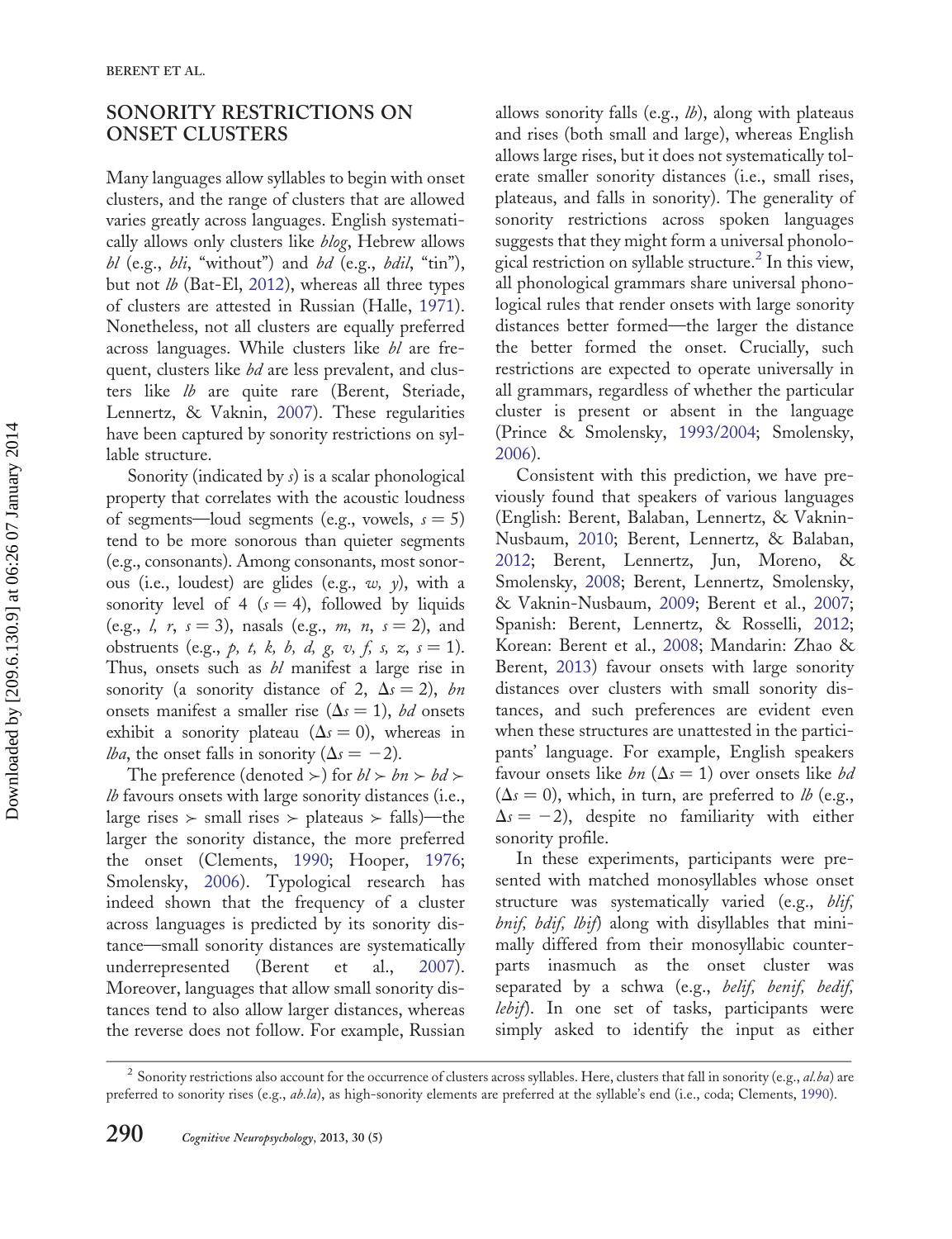monosyllabic or disyllabic; in other experiments, people were presented with a pair of items either identical (e.g., blif–blif; belif–belif) or nonidentical pairing of monosyllables with their disyllabic counterparts (e.g., blif-belif), and they were asked to determine whether the pair members are identical (AX discrimination). Results consistently showed that performance was systematically modulated by the sonority profile of the onset. As the sonority distance of the onset decreased, participants were more likely to misidentify the monosyllable with its disyllabic counterparts. Thus, illicit monosyllables (e.g., lbif) were often misidentified as disyllables (in the syllable count), and they were frequently misperceived as identical to their disyllable counterparts (in the AX discrimination)—the worse formed the onset, the more likely its misidentification (Berent et al., [2007](#page-23-0), [2008\)](#page-23-0).

This systematic misidentification of ill-formed onsets is unlikely to be the result of "innocent misperception" (Blevins, [2007\)](#page-23-0). That is, listeners' difficulties with *lbif* do not occur because people simply fail to encode the auditory or phonetic form of such items (Davidson, [2011](#page-24-0); Davidson & Shaw, [2012](#page-24-0); Dupoux, Parlato, Frota, Hirose, & Peperkamp, [2011](#page-24-0)). Likewise, these sonority effects are not the result of the similarity of such items to onsets that are attested in participants' languages (Daland et al., [2011](#page-24-0)), as the findings were replicated even in languages that lack onset clusters altogether (e.g., in Korean and Mandarin Chinese, Berent et al., [2008;](#page-23-0) Zhao & Berent, [2013](#page-26-0)), and their precursors are evident in the brain of neonate infants (Gomez et al., [2013\)](#page-24-0).

By elimination, then, these results suggest that the effects of onset structure stem from a grammatical phonological source. In this view, all grammars ban onsets with small sonority distances. Accordingly, when presented with such onsets, the input (e.g., *lbif*) is actively *repaired* (i.e., recoded) by the phonological grammar (e.g., as lebif) in order to abide by universal grammatical phonological constraints. While these conclusions are not free of controversy (issues we revisit in the

General Discussion), these findings, along with the findings from linguistic analyses, open up the possibility that sonority restrictions are universal grammatical constraints (Berent, [2013](#page-23-0)). The experiments below examine whether the sensitivity to these sonority restrictions is intact among dyslexic individuals.

## THE PRESENT EXPERIMENTS

The present experiments examined the sensitivity of dyslexic individuals and controls to the sonority profile of onset clusters. Our participants were all adult college students who were native speakers of Hebrew—a language that exhibits a rich variety of onset clusters. Not only does Hebrew allow obstruent-initial onsets with large sonority rises (e.g., blamim, "brakes") but it even tolerates small rises (e.g., bnei-Israel, "sons of Israel") and plateaus (e.g., ptil, "wick"). However, Hebrew bans falls in sonority (Bat-El, [2012\)](#page-23-0), and it also disallows onset clusters that begin with a sonorant—either sonority rises (e.g., mla) or falls (e.g., lba, mda).

Our previous investigation indicated that these dyslexic participants exhibited an intact sensitivity to another grammatical phonological constraint (the restriction on identical consonants across vowels), but their phonetic processing was impaired (Berent, Vaknin-Nusbaum, et al., [2012](#page-23-0)). In light of these findings, the present research asks whether these same individuals extract phonological regularities present in onset clusters—phonological structures whose phonetic properties are far more challenging. Two experiments address this question; in both, participants were asked to discriminate auditory monosyllables from disyllables. The materials and tasks are identical to those employed in our previous published experiments, demonstrating systematic phonological effects of sonority. In Experiment 1, the sonority manipulation concerned onsets that are attested in Hebrew (e.g., blif, bnif, bdif), whereas Experiment 2 probed participants' sensitivity to the structure profile of nasal-initial onsets (e.g., *mlif* vs. *mdif*) that are unattested in their language.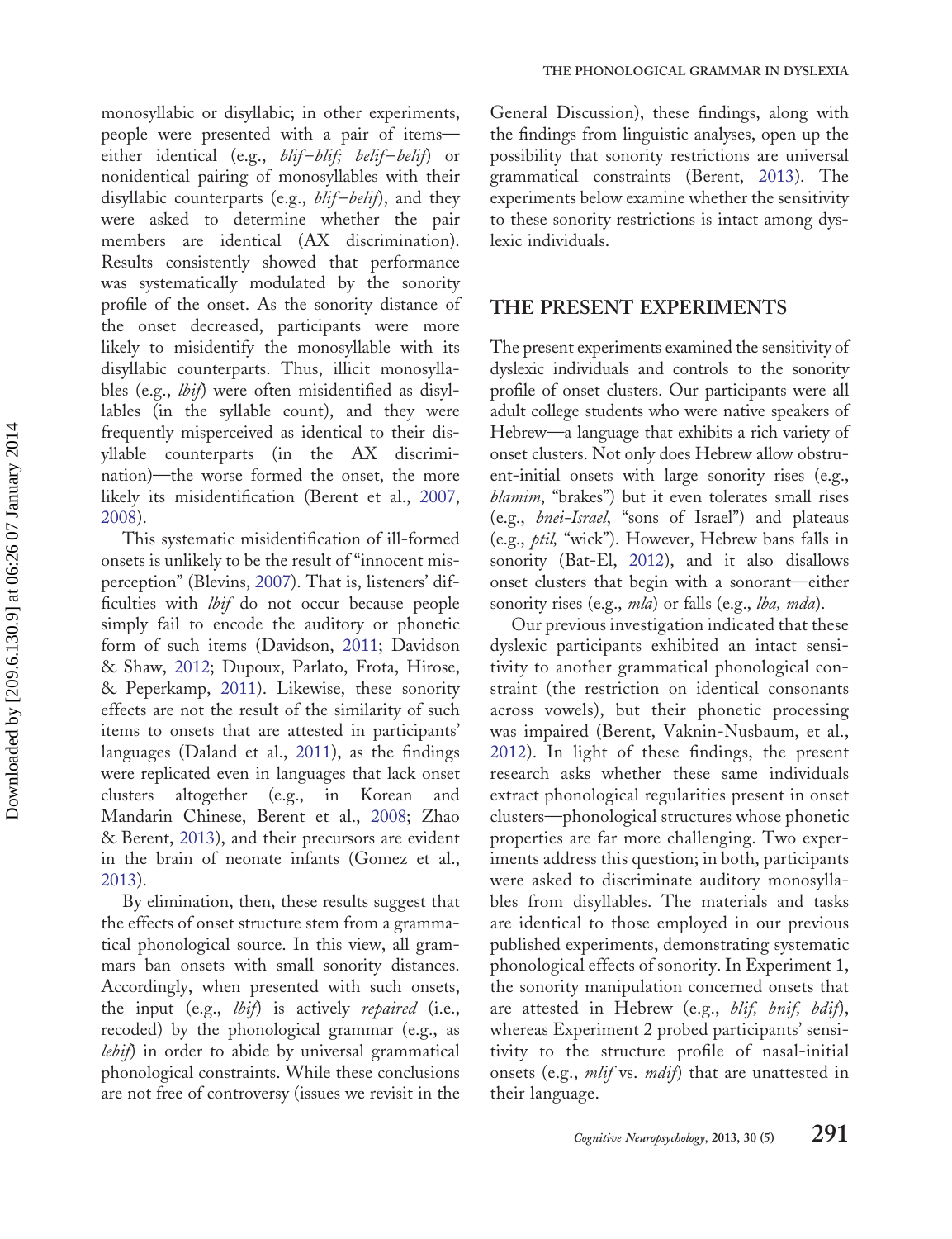In view of the documented low-level phonetic/ auditory processing deficits of these dyslexic participants, we expect them to be impaired in the overall discrimination of monosyllables and disyllables (i.e., across the various sonority types). Of interest is whether these individuals are nonetheless sensitive to the sonority of monosyllables (e.g., In Experiment 1, the contrast between blif, bnif, bdif; in Experiment 2, the contrast between mlif and mdif).

If the phonological grammar is impaired in dyslexia, then the effect of sonority should be attenuated in dyslexic participants. Likewise, if, contrary to our phonological account, the misidentification of onset clusters reflects phonetic (Davidson, [2011](#page-24-0); Davidson & Shaw, [2012](#page-24-0); Dupoux et al., [2011](#page-24-0)) or lexical factors (i.e., the similarity of these novel stimuli to attested Hebrew words), then these dyslexic individuals should exhibit a diminished sonority effect, as our past results with the same participants have shown that their phonetic processing is impaired, and other studies have argued that dyslexics exhibit a lexical deficit (Ramus & Szenkovits, [2006;](#page-25-0) for some support with these individuals, see Berent, Vaknin-Nusbaum, et al., [2012,](#page-23-0) Experiment 1). While a phonetic deficit would attenuate the effect of sonority of dyslexics across the two experiments, a lexical deficit would produce stronger attenuation with attested onsets (e.g., blif vs. bnif, in Experiment 1) than with unattested ones (e.g., mlif vs. mdif; in Experiment 2).

In contrast, if sonority restrictions are indeed phonological, and if this knowledge is intact in dyslexia, then, despite their demonstrable phonetic deficits, dyslexic individuals will exhibit full sensitivity to sonority, irrespective of familiarity (for both Experiments 1 and 2). As sonority distance decreases, the onset should become worse formed, and, consequently, it should be more likely to undergo grammatical repair that will recode the monosyllabic input as a disyllable (e.g., *mdif* $\rightarrow$ *medif*)—the worse formed the onset, the more likely the repair. Since our task requires participants to count the number of syllables, the phonological repair of monosyllables will impair their discrimination from disyllables, resulting in

slower and less accurate responses to monosyllables with small sonority distances than to those with larger distances.

## EXPERIMENT 1

Experiment 1 presented participants with monosyllabic nonwords of four types (see Table 1). Three of those types had onsets that are attested in Hebrew, and they all began with a stop (large rises, small rises, and plateaus), whereas the fourth type (sonority falls—e.g., lbif) started with a sonorant and was unattested. These items were presented to participants along with their disyllabic counterparts (e.g., *belif, benif, bedif, lebif*), and participants were asked to determine whether the input had one syllable or two.

This experiment examined two questions: (a) Are participants sensitive to whether or not a monosyllable is attested in Hebrew, and (b) is the identification of attested monosyllables further modulated by their sonority distance? Because attested onsets are stored in the Hebrew lexicon, their identification should be typically superior to that for unattested onsets. To the extent that dyslexic individuals exhibit a lexical impairment, then they should exhibit an attenuated advantage of attested onsets (collapsed over the various sonority types) over unattested onsets.

Our main question concerns the sensitivity of dyslexics to the internal structure of the onset. To this end, we next turn to compare the identification of the various attested onsets to each other. Because monosyllables with small sonority distances (e.g., *bdif*) are ill formed, they are more likely to undergo repair (e.g., as *bedif)*; since the

Table 1. An illustration of the materials used in Experiment 1

| Attestation         | Onset type | Monosyllables     | Disyllables |
|---------------------|------------|-------------------|-------------|
| Attested clusters   | Large rise | blif              | belif       |
|                     | Small rise | bnif              | benif       |
|                     | Plateau    | bdif              | bedif       |
| Unattested clusters | Fa11       | 1 <sub>hi</sub> f | lebif       |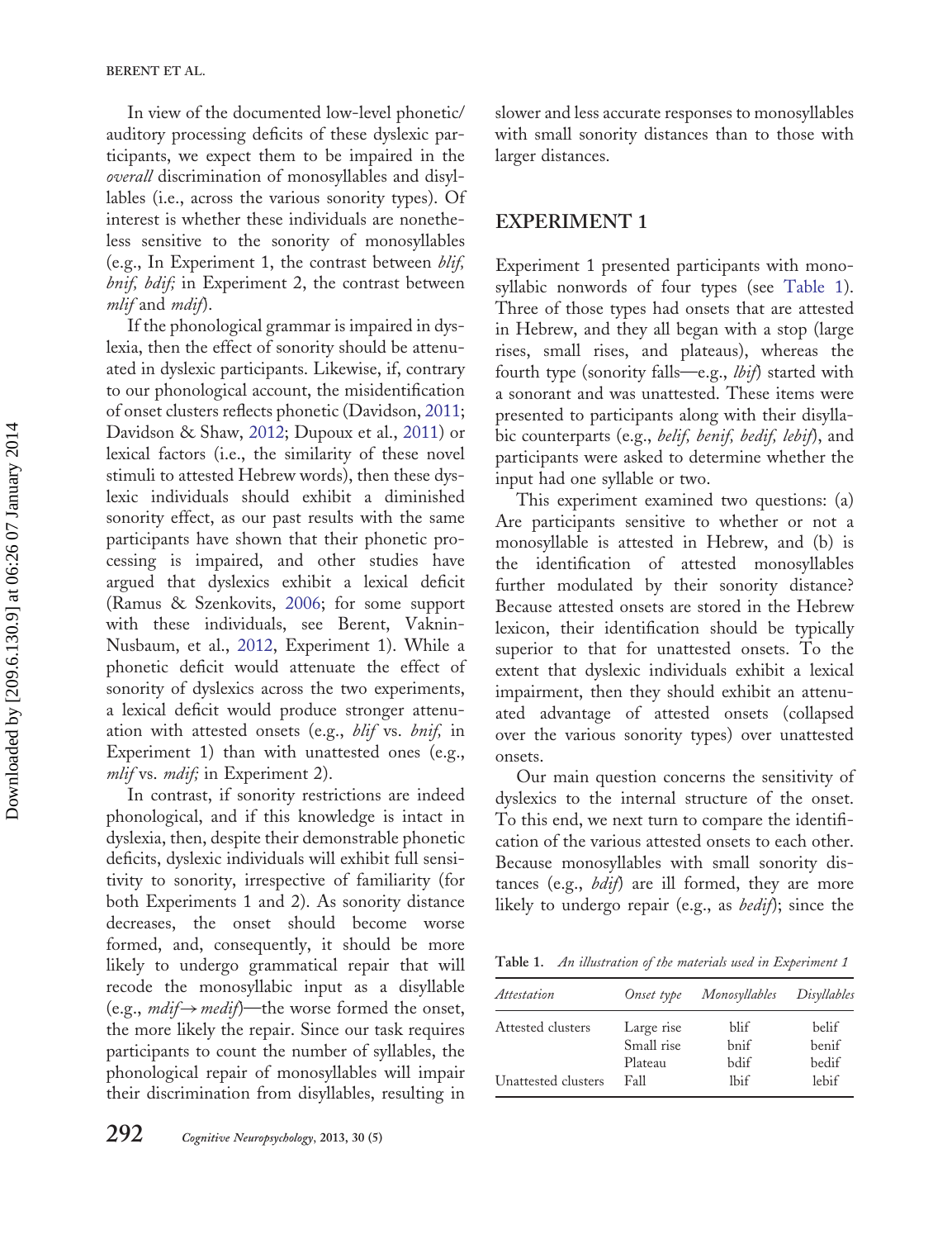repair recodes monosyllables as disyllables (e.g.,  $b\ddot{\alpha}f \rightarrow \dot{b}e\dot{\alpha}f$ , it should impair their discrimination—the smaller the sonority distance, the greater the difficulty. Our previous research has documented such misidentification using the same materials and task (Berent et al., [2007](#page-23-0), [2008\)](#page-23-0), and subsequent studies confirmed the phonological locus of these effects (e.g., by using printed materials, Berent & Lennertz, [2010](#page-23-0)). Of interest is whether dyslexics will show full sensitivity to this phonological restriction—comparable to that of typical readers.

## Method

## Participants

The experiment included groups of dyslexic participants and controls  $(N = 21$  per group). Participants were all native Hebrew speakers, students at the University of Haifa. Dyslexic individuals are the same group of participants as that who also took part in our past published research (Berent, Vaknin-Nusbaum, et al., [2012](#page-23-0)). All dyslexic participants presented a documented diagnosis of dyslexia, issued by a certified clinician. Given that students at the University of Haifa must achieve a minimum score of 450 points on a standardized psychometric test (the Israeli SAT,  $M = 540$ ,  $SD = 70$ , range: 200-800), and that SAT scores are known to correlate with IQ (Beaujean et al., [2006;](#page-23-0) Frey & Detterman, [2004\)](#page-24-0), our participants probably fell within the normal IQ range. To assure that control participants were skilled readers, we first administered

a battery of reading tests to a group of 30 participants and next selected the 21 top-performing individuals (matched in number to the dyslexic participants).

#### Reading tests

Reading ability was assessed by means of three tests. In the nonword naming task (from Shany, Lachman, Shalem, Bahat, & Zeiger, [2005\)](#page-26-0), participants read aloud a list of 37 nonwords (printed with orthographic diacritics, to indicate all vowels). In the homophone detection task (from Breznitz, Nevo, & Shatil, [2004\)](#page-23-0), participants were presented with a list of 104 pseudohomophones (printed with vowel diacritics), and they were asked to mark the ones that spell out words of a given conceptual category. To use an English illustration, people were asked to detect food items from a list including *kat*, *bred*, and *roze*. Finally, in the text reading task (Shany & Ben-Dror, [2011\)](#page-26-0) people were presented with two short passages consisting of 100 words each (one printed with vowel diacritics and one without them) and were asked to read them aloud. Results (see Table 2) showed that typical readers outperformed dyslexic participants in all tests.

#### **Materials**

The experimental materials consisted of 48 monosyllabic nonwords and their disyllabic counterparts, used in previous research with English (Berent et al., [2007\)](#page-23-0) and Korean (Berent et al., [2008\)](#page-23-0) speakers. The monosyllabic items were  $C_1C_2VC_3$  (C = consonant, V = vowel) nonwords

Table 2. Reading scores of dyslexic and control participants in Experiments  $1-2$ 

| Task                        | Performance measure     | Typical | Dyslexic | t-value | df | p           |
|-----------------------------|-------------------------|---------|----------|---------|----|-------------|
| Pseudohomophone reading     | Response time (minutes) | 1.15    | 1.46     | $-2.23$ | 40 | $\leq 0.03$ |
|                             | Errors                  | 1.24    | 7.19     | $-9.86$ | 40 | < .0001     |
| Homophone reading           | Response time (minutes) | 2.39    | 2.91     | $-1.93$ | 40 | < 0.07      |
|                             | Errors                  | 0.48    | 2.76     | $-4.06$ | 40 | < 0.0003    |
| Text 1 (without diacritics) | Response time (minutes) | 0.50    | 0.79     | $-4.02$ | 40 | < 0.0003    |
|                             | Errors                  | 0.67    | 1.57     | $-2.53$ | 40 | < 0.02      |
| Text 2 (with diacritics)    | Response time (minutes) | 0.49    | 0.67     | $-2.46$ | 40 | < .02       |
|                             | Errors                  | 0.24    | 1.52     | $-5.49$ | 40 | < 0.00001   |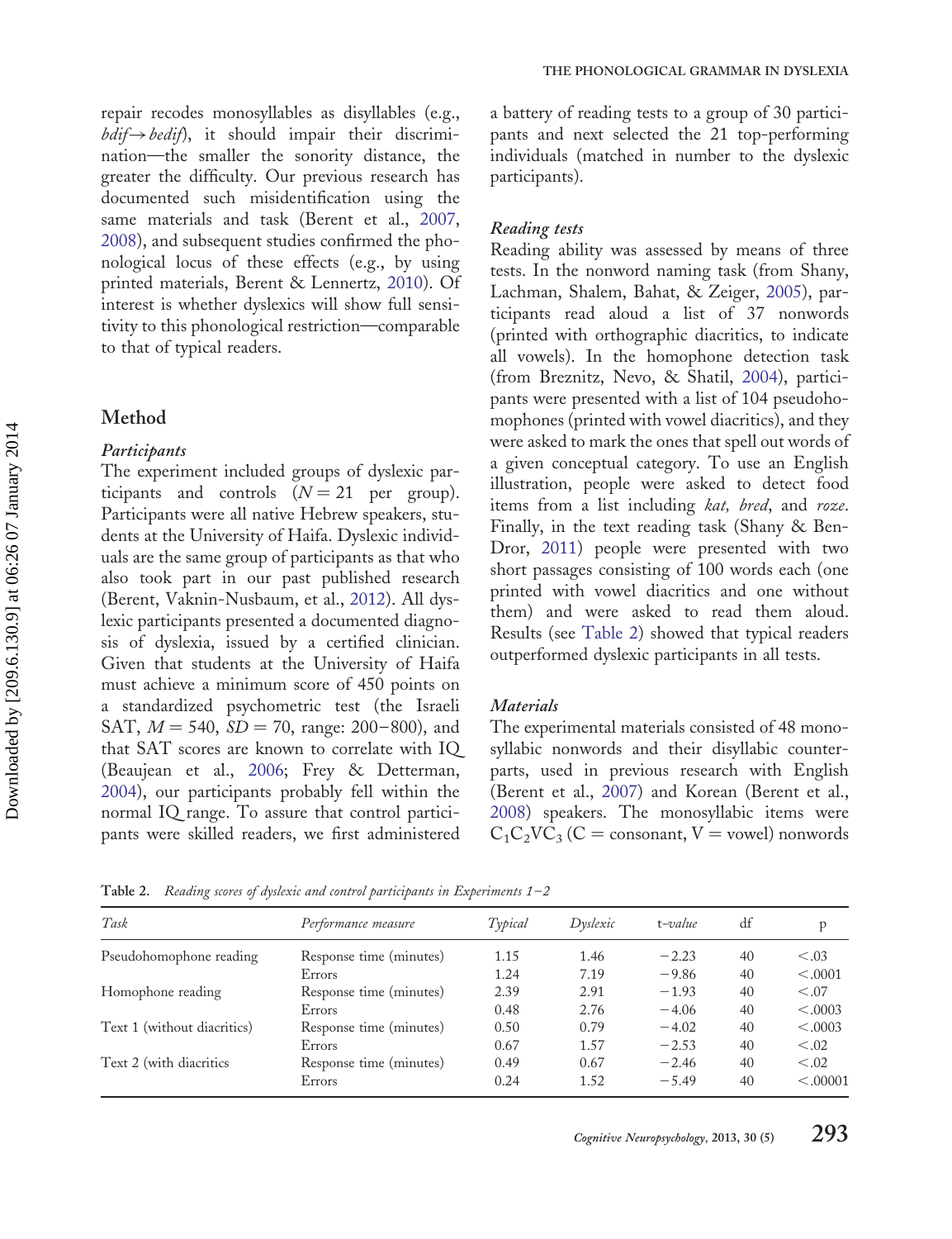arranged in 12 quartets (see Appendix A, for a list of experimental stimuli). Quartet members mostly shared their rhyme and differed on the sonority structure of their onset. Three of the four quartet members had an onset structure that is attested in Hebrew—a large rise in sonority (mostly stop-liquid combinations, e.g.,  $blif$ ), a small rise in sonority (mostly stop–nasal combinations, e.g., *bnif*), or a sonority plateau (stop-stop sequences, e.g., bdif). The fourth quartet member had a fall in sonority (sonorant-stop sequences, e.g., *lbif*)—a sonority profile that is unattested in Hebrew. Disyllabic items differed from their monosyllabic counterparts only on the presence of an epenthetic schwa between the onset consonants (e.g., belif, benif, bedif, lebif).

The experiment also featured another group of 18 monosyllabic quartets of similar onset structure (large rises, small rises, plateaus, and falls) along with their disyllabic counterparts. Those items were originally included in the experiment because the sonority profile of the obstruentinitial members is attested Hebrew onsets (e.g., the large rise in twag). However, each such quartet included at least one item whose onset was not effectively native to Hebrew. Half of these quartets featured the non-native consonant w, and an inspection of the results showed that participants (typical Hebrew readers) had great difficulty in discriminating these items from their disyllabic counterparts. The remaining quartets included onsets that violate Hebrew phonotactics, mostly because they exhibit a labial stop at the second onset position (e.g., tpif; Hebrew only allows labial stops in the initial onset position, e.g., *ptakim*, "notes"). Not only did these quartets include unattested onsets, but unattested and attested onsets were not matched for their conformity to Hebrew phonotactics. For example, the quartet twag, tmak, tpak, and mtak pits a large sonority rise with a non-native phoneme  $w$ against a sonority plateau with native phonemes, but illicit phonotactics (tpak); the small rise (tmak) is perfectly native to Hebrew. Since it is impossible to equate those items for the degree of their illegality (e.g., the illicitness of twag is not comparable to that of tpak), these stimuli do

not allow one to test the effect of sonority. For this reason, these items were excluded from all analyses and were treated as fillers. These filler items are provided in Appendix B.

The materials were presented aurally. They were recorded by a native Russian speaker who produced all items naturally (Russian allows all four types of onset clusters; for further information, see Berent et al., [2007](#page-23-0)).

### Procedure

Participants were seated in front of a computer wearing headphones. The trial began with a fixation point (∗) and a message indicating the trial number. Participants initiated the trial by pressing the space-bar key, triggering the presentation of a single auditory item. They were instructed to indicate as quickly and accurately as possible whether the item included one syllable or two by pressing one of two keys  $(1 =$  one syllable,  $2 =$  two syllables). Response time was measured from the onset of the auditory stimulus. Prior to the experiment, participants were familiarized to the procedure and the talker's voice with a brief practice session including real English words (e.g., *blow*below). Because the talker who produced these materials was not a Hebrew speaker, it was impossible to conduct the practice in Hebrew, but given that most Hebrew speakers are familiar with English, the English practice presents an acceptable compromise. As the results (below) demonstrate, the responses of Hebrew participants differ substantially from our previous results from English speakers, so it is unlikely that the findings are due to the induction of a generic "English" processing mode. The order of trials was randomized. In this and all subsequent experiments, the instructions to the participants were presented in Hebrew. Participants were tested in groups of up to three participants at a time.

## Results

As an initial coarse assessment of the phonological knowledge of dyslexics, their overall sensitivity  $(d^{\,\prime})$ to the status of onset clusters was examined as a function of whether they are unattested in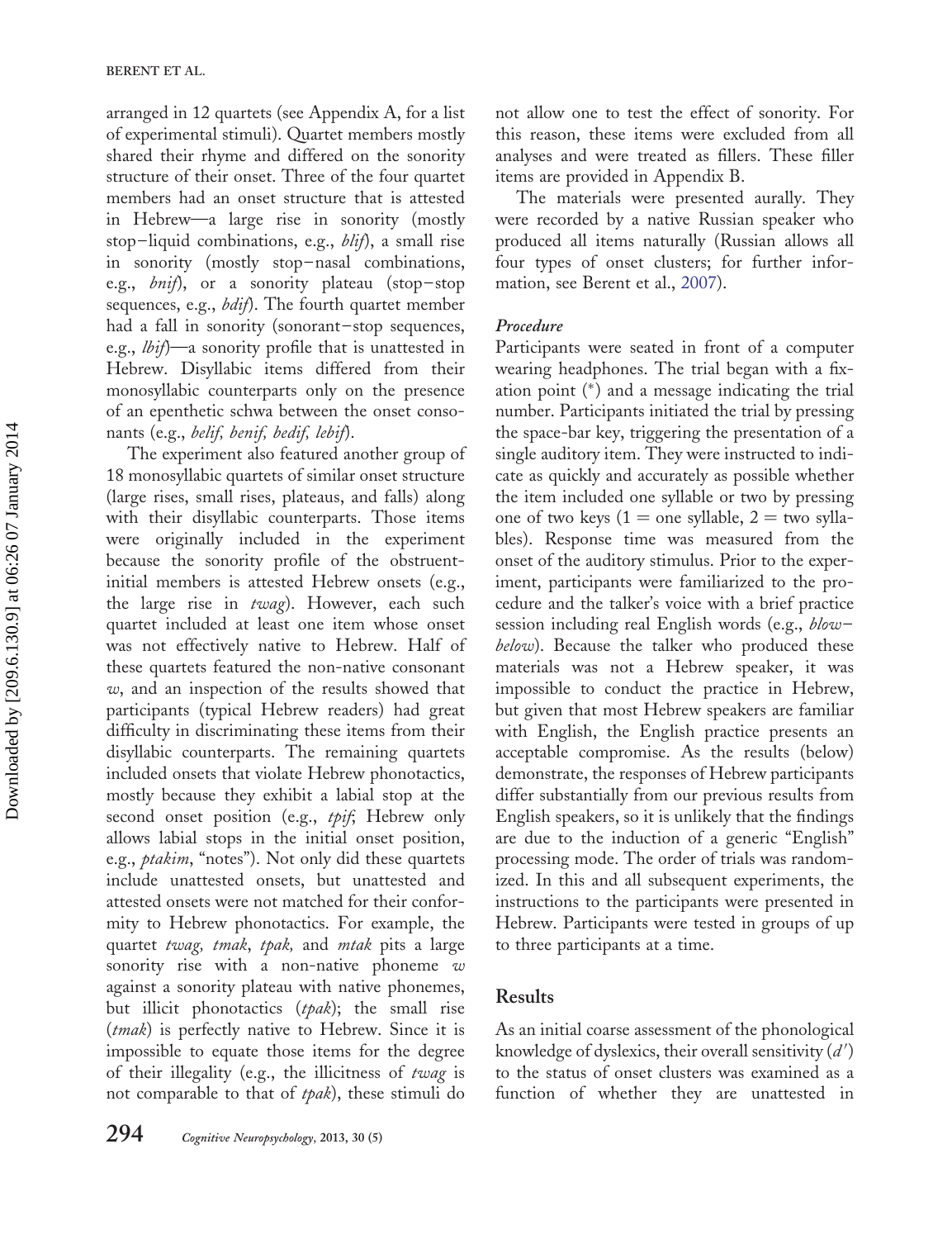

Figure 2. The effect of reading ability and attestation on the discrimination of monosyllables from disyllables in Experiment 1. Note: Error bars are 95% confidence intervals for the difference between the means.

Hebrew, or attested (collapsed over the three types of onset structures). The sensitivity of dyslexic and typical readers was then compared on the internal structure of attested onsets.

#### The effect of attestation

The sensitivity  $(d')$  of dyslexic and controls to attestation (attested. vs. unattested onsets) is presented in Figure 2. The 2 group (dyslexics vs. controls)  $\times$  2 attestation (attested vs. unattested onsets) analyses of variance (ANOVAs), conducted using both participants  $(F_1)$  and items  $(F_2)$  as random variables, yielded reliable main effects of group  $[F_1(1,$  $40) = 5.82$ ,  $MSE = 1.01$ ,  $p < .03$ ;  $F<sub>2</sub>(1, 22) =$ 12.39,  $MSE = 0.21$ ,  $p < .002$ ] and attestation  $[F_1(1, 40) = 13.68, \quad MSE = 0.33, \quad p < .0007;$  $F_2(1, 22) = 57.64, \quad MSE = 0.07, \quad p < .002$ . These main effects indicate that dyslexics were overall less sensitive than controls to the distinction between monosyllables and disyllables, and attested onsets yielded higher sensitivity than unattested onsets. Crucially, reading skill modulated the sensitivity to onset structure  $[F_1(1, 40) = 4.55, MSE =$ 

0.33,  $p < .04$ ;  $F_2(1, 22) = 12.45$ ,  $MSE = 0.07$ ,  $p \leq .002$ . Tukey honestly significant difference (HSD) tests showed that control participants exhibited greater sensitivity to attested than to unattested items ( $p < .002$ , by participants and items), whereas this effect was not fully reliable for dyslexic readers (by participants:  $p > .69$ , ns, by items:  $p < .05$ ).

Additional 2 (group)  $\times$  2 (attestation)  $\times$  2 (syllable) ANOVAs, comparing the response time<sup>3</sup> of the two groups to attested and unattested structures (see [Table 3](#page-13-0)), found that dyslexics were slower than controls  $F_1(1, 39) = 6.07$ , MSE = 165,188,  $p < .02$ ;  $F_2(1, 22) = 52.25$ ,  $MSE =$ 7748,  $p < .0001$ ]. The ANOVA also yielded reliable effects of attestation  $[F_1(1, 39) = 18.43,$  $MSE = 8216, \quad p < .0002; \quad F_2(1, 22) = 5.06,$  $MSE = 14,051, \, \rho < .04$ , as well as a reliable Attestation  $\times$  Syllable interaction  $[F_1(1, 39) =$ 37.69,  $MSE = 6383$ ,  $p < .0001$ ;  $F_2(1, 22) =$ 8.43,  $MSE = 6135$ ,  $p < .0009$ ]. Tukey HSD tests showed that monosyllables with attested onsets elicited slower responses than unattested onsets ( $p < .006$  by participants and items), whereas attestation did not affect responses to their disyllabic counterparts ( $p > .89$ , by participants and items). These effects, however, were not further modulated by reading ability (for the interactions, all  $p > .25$ ).

Together, these results suggest that dyslexics exhibit difficulties in the discrimination of monosyllables from disyllables, and they are also less sensitive to the distinction between monosyllables that are attested in their language and those that are not. Because attested and unattested onsets differ on both their lexical familiarity and grammatical structure, this contrast could reflect either a grammatical or a nongrammatical (e.g., lexical) impairment. To adjudicate between these two explanations, we next turn to examine the sensitivity of dyslexic participants to the sonority of attested onsets. Unlike the attestation contrast, this effect of sonority concerns onsets that are all

<sup>&</sup>lt;sup>3</sup> Outliers (defined as correct response times falling either 2.5 standard deviations above the mean or faster than 200 ms) were removed from the analyses of response time. This procedure resulted in the exclusion of less than 3.7% of the responses of each group (dyslexic and control participants).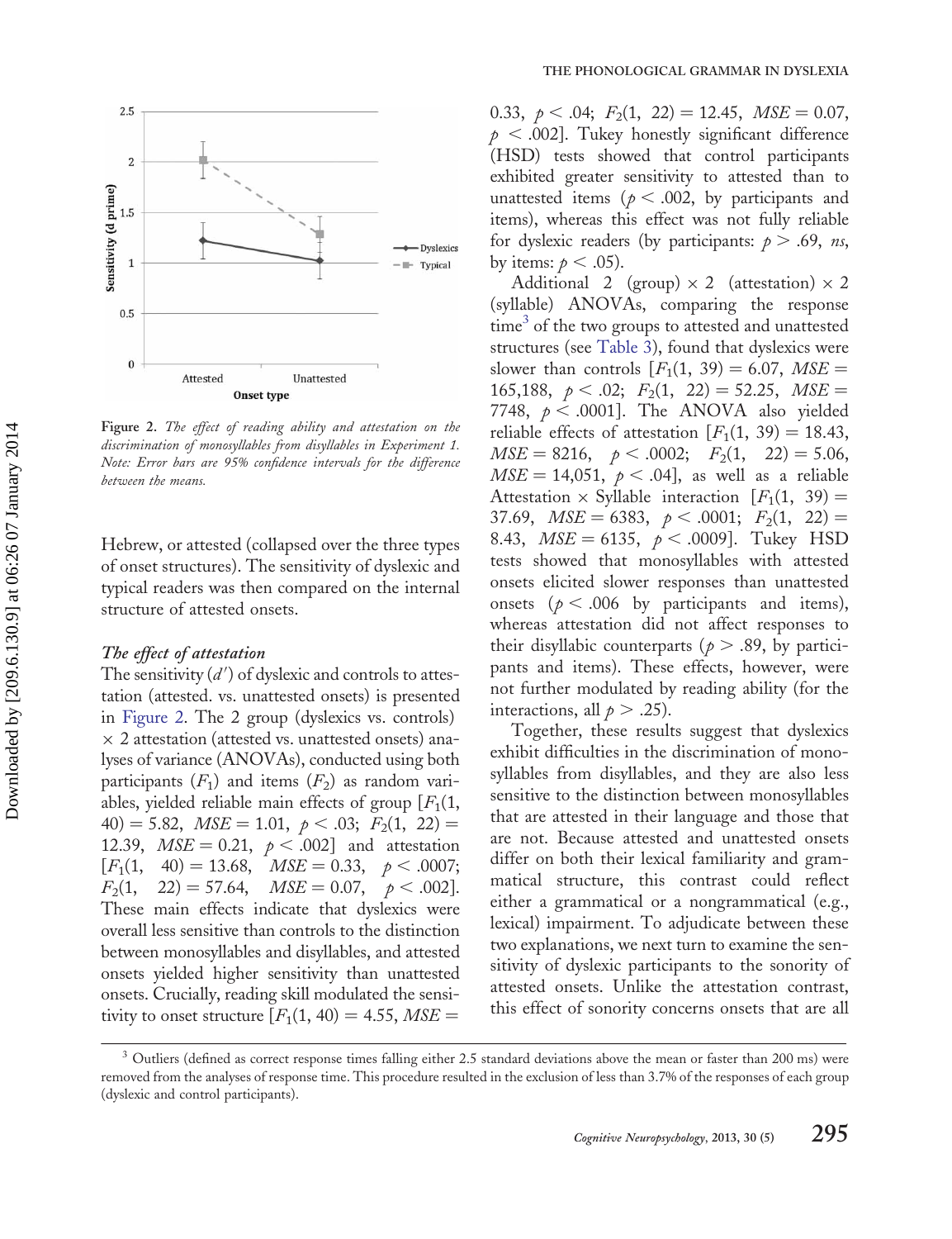|                     | Syllables     |      | Dyslexics |            | Controls |            |
|---------------------|---------------|------|-----------|------------|----------|------------|
| Performance measure |               |      | Attested  | Unattested | Attested | Unattested |
| Response accuracy   | Monosyllables | Mean | .77       | .50        | .89      | .52        |
|                     |               | SD   | .18       | .23        | .10      | .24        |
|                     | Disyllables   | Mean | .62       | .81        | .74      | .87        |
|                     |               | SD   | .22       | .23        | .15      | .19        |
| Response time (ms)  | Monosyllables | Mean | 1259      | 1332       | 1110     | 1230       |
|                     |               | SD   | 244       | 408        | 188      | 253        |
|                     | Disyllables   | Mean | 1324      | 1304       | 1158     | 1154       |
|                     |               | SD   | 252       | 257        | 190      | 177        |

<span id="page-13-0"></span>Table 3. The effect of attestation and reading skill in Experiment 1

highly familiar. Of interest is whether the two groups differ with respect to their sensitivity to the fine-grained phonological structure of such familiar onsets.

## Sensitivity to the structure of attested onsets

Analyses of d'. We first examined the sensitivity (d') of dyslexic and typical readers to the structure of onsets that are attested in Hebrew—those with large rises in sonority (e.g., blif), small rises (e.g., bnif), or plateaus (e.g., bdif, for the means, see Table 4). The 2 (group)  $\times$  3 (onset type) ANOVA only yielded a reliable main effect of group  $[F_1(1, 40) = 10.36, MSE = 1.94, p <$ .003;  $F_2(1, 11) = 60.37, \quad MSE = 0.224, \quad p <$ .0001]. This effect showed that dyslexics were overall less sensitive to the distinction between monosyllables and disyllables than were typical readers. No other effects were significant (all  $F \leq$ 1.1).

Response time. [Figure 3](#page-14-0) plots the effect of onset structure on response time to monosyllables with attested onsets. An inspection of the means suggests that, as the onset became more illformed (sonority distance decreased), response time increased. Crucially, this trend was evident in both groups.

These conclusions are borne out by the results of the 3 (onset type)  $\times$  2 (group) ANOVAs on responses to monosyllables. These analyses yielded reliable main effects of group  $[F_1(1, 40)]$ 

Table 4. The effect of reading skill and onset structure on the sensitivity accuracy and response time to monosyllables and their disyllabic counterparts

|                                           |               |      | Dyslexics  |            |         | Controls   |            |         |
|-------------------------------------------|---------------|------|------------|------------|---------|------------|------------|---------|
| Performance measure                       | Syllables     |      | Large rise | Small rise | Plateau | Large rise | Small rise | Plateau |
| Sensitivity (d prime)                     |               | Mean | 1.22       | 1.20       | 1.24    | 1.96       | 1.88       | 2.22    |
|                                           |               | SD   | 0.96       | 0.92       | 1.08    | 0.93       | 0.78       | 0.97    |
| Response accuracy<br>(proportion correct) | Monosyllables | Mean | .76        | .78        | .77     | .90        | .90        | .87     |
|                                           |               | SD   | .21        | .19        | .19     | .11        | .12        | .15     |
|                                           | Disyllables   | Mean | .63        | .61        | .62     | .71        | .70        | .81     |
|                                           |               | SD   | .25        | .23        | .27     | .21        | .15        | .19     |
| Response time (ms)                        | Monosyllables | Mean | 1198       | 1251       | 1328    | 1097       | 1100       | 1133    |
|                                           |               | SD   | 263        | 214        | 321     | 179        | 211        | 204     |
|                                           | Disyllables   | Mean | 1368       | 1288       | 1299    | 1168       | 1141       | 1166    |
|                                           |               | SD   | 318        | 291        | 250     | 215        | 212        | 192     |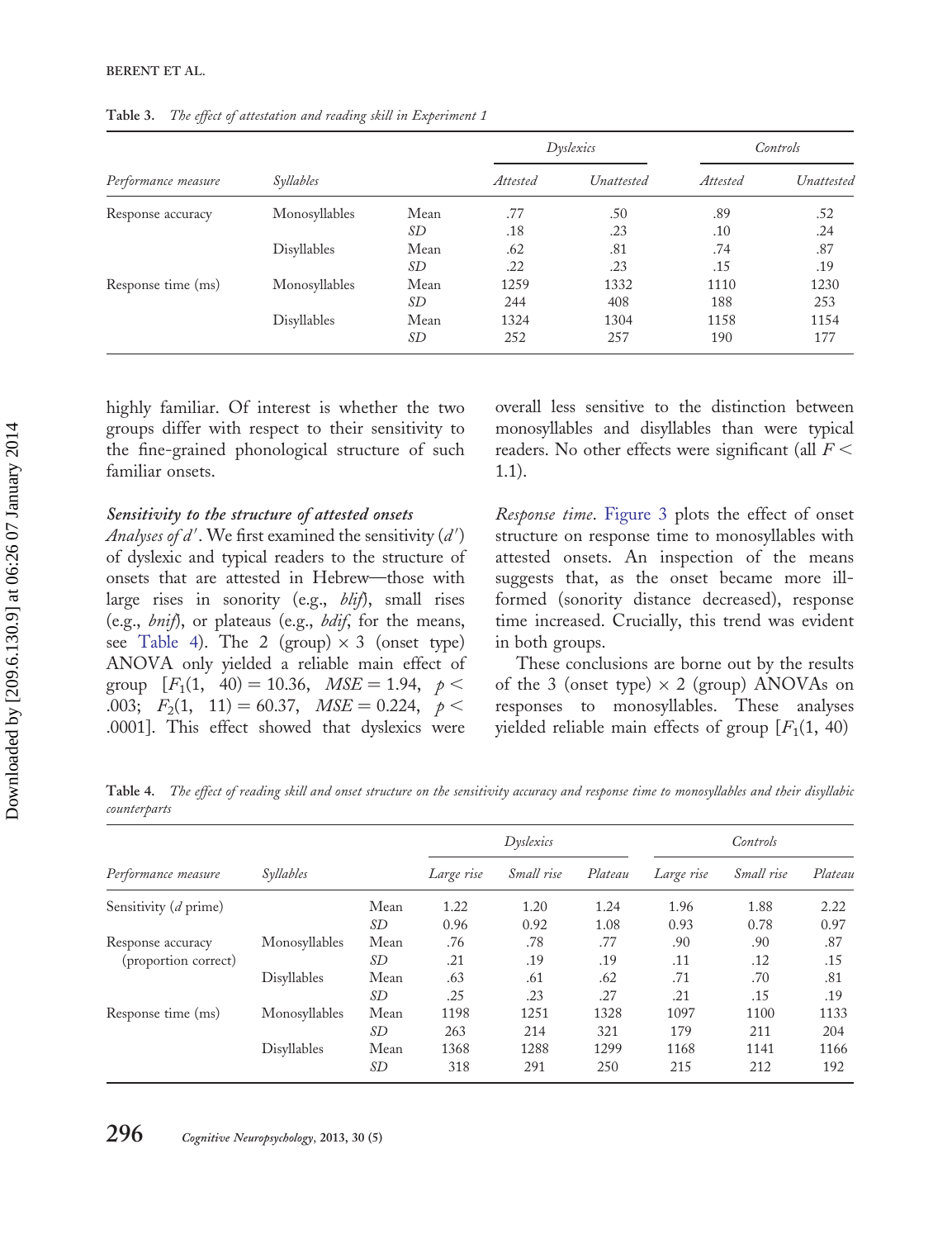<span id="page-14-0"></span>

Figure 3. The effect of onset structure and reading ability on response time in Experiment 1. Note: Error bars are 95% confidence intervals for the difference between the means.

 $= 4.93, \; MSE = 142,183, \; p \leq .04; \; F_1(1, 11) =$ 144.36,  $MSE = 2266$ ,  $p < .0001$ ] and onset type  $[F_1(2, 78) = 5.89, MSE = 12,789, p < .005;$  $F_1(2, 22) = 6.44$ ,  $MSE = 7088$ ,  $p < .007$ . The interaction was not fully reliable  $[F_1(2, 80) =$ 1.81,  $MSE = 12,789, \, \rho \leq .17; \, F_1(2, 22) = 4.75,$  $MSE = 4446$ ,  $p < .02$ ]. Planned comparisons indicated that the more ill-formed onsets of level sonority (e.g., bdif) yielded significantly slower responses than better formed onsets of rising sonority—either small rises [e.g., bnif,  $t_1(80) =$ 2.24,  $p < .03$ ;  $t_2(22) = 2.47$ ,  $p < .03$ ] or large rises [e.g., blif;  $t_1(80) = 3.38$ ,  $p < .002$ ;  $t_2(22) =$ 3.49,  $p < .003$ , which in turn, did not differ from each other  $[t_1(80) = 1.13, p < .26; t_2(22)]$  $= 1.02, p < .32$ ].

To ensure that dyslexics were indeed sensitive to onset structure, we further tested their responses to monosyllables using a one-way ANOVA. The main effect of onset type was highly significant  $[F_1(2, 40) = 4.63, \quad MSE = 19,438, \quad p < .02;$  $F_1(2, 22) = 7.09, \quad MSE = 8391, \quad p < .005$ . Planned comparisons confirmed that ill-formed onsets of level sonority produced reliably slower responses than large rises  $[t_1(40) = 3.02, p <$ .005;  $t_2(22) = 3.73$ ,  $p < .002$ ] and marginally so relative to small rises  $[t_1(40) = 1.80, \, p < .08; \,$  $t_2(22) = 2.27, \, p < .03$ ], which, in turn, did not differ reliably from each other  $[t_1(40) =$ 1.23,  $p < .23$ ;  $t_2(22) = 1.46$ ,  $p < .16$ ].

To ascertain that this effect of onset type is not simply due to differences in the inherent durations of the auditory stimuli, we next submitted the response times of dyslexic individuals to a stepwise linear regression analysis in which item duration was forced into the model in the initial step. Results showed that onset type, entered last, accounted for a reliable unique variance  $[R_{\text{change}}^2 = .146, F(1, 33) = 7.09, p < .02]$ , even after statistically controlling for stimulus duration (in the initial step).

Finally, to demonstrate that the effect of onset type is specifically due to the structure of onset clusters in monosyllables, we also conducted similar 3 (onset type)  $\times$  2 (group) ANOVAs on the responses to disyllables (for the means, see [Table 4\)](#page-13-0). These analyses only yielded a reliable effect of group  $[F_1(2, 78) = 4.72, \; MSE =$ 144,976,  $p < .04$ ;  $F_1(2, 22) = 24.45$ ,  $MSE =$ 12,877,  $p < .0005$ ]. Thus, onset structure selectively modulated responses to monosyllables, but not to their disyllabic counterparts.

## Discussion

The results of Experiment 1 suggest that adult dyslexics are less sensitive than controls to the phonological structure of auditory words. Not only were dyslexics slower and less accurate in discriminating monosyllables from disyllables, but they also showed an attenuated sensitivity to the distinction between onsets that are attested in their language and unattested onsets. These results converge with a large body of research suggesting that dyslexics show subtle impairments in speech perception. Such deficits, however, might well originate from sources that are external to the phonological grammar. Because monosyllables and disyllables differ only by a brief schwa, the attenuated discrimination could reflect phonetic/ auditory difficulty to encode these rapid acoustic events (Galaburda et al., [2006](#page-24-0); Merzenich et al., [1996;](#page-25-0) Tallal, [2004;](#page-26-0) Tallal & Piercy, [1973](#page-26-0)). Likewise, the attenuated sensitivity to attestation (i.e. a distinction between familiar and unfamiliar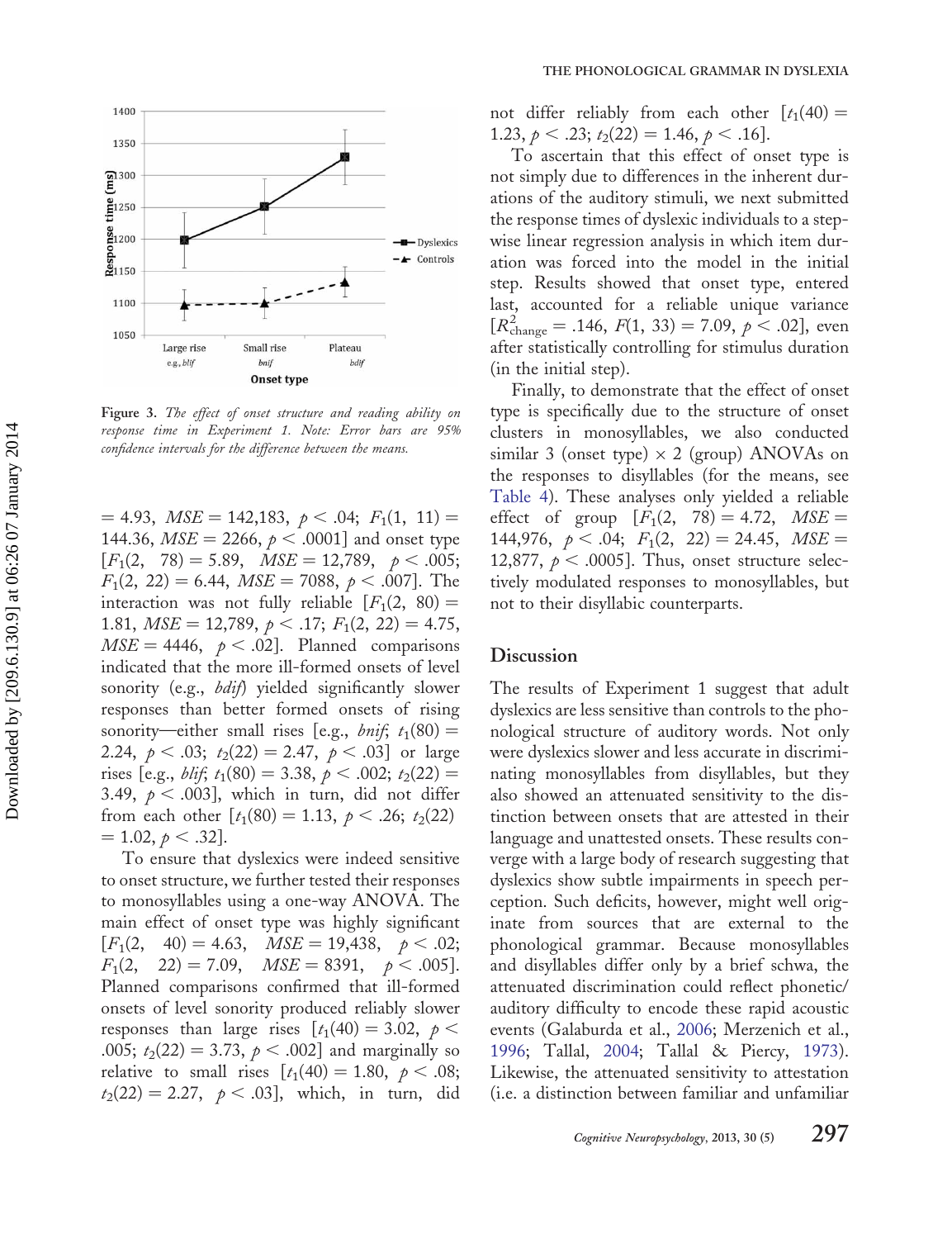structures) could originate from a deficit in lexical storage and retrieval (Ramus & Szenkovits, [2006\)](#page-25-0). Because attested onsets (e.g., *blif*) can be stored in the lexicon, a deficit to lexical retrieval is expected to selectively attenuate their identification while sparing unattested onsets. Our question here is whether those difficulties extend to the phonological grammar itself.

To address this question, we next gauged the sensitivity of dyslexics to the putatively universal restriction on the structure of onset clusters. Across languages, syllables such as bla are preferred to *bna*, which, in turn, are favoured relative to *bda*. All three types of onsets are further attested in Hebrew, so they are grossly matched for lexical familiarity. Results suggest that dyslexics in our experiments were highly tuned to the phonological constraint on onset structure. As the onset became more ill formed, participants exhibited greater difficulty in discriminating monosyllables from their disyllabic counterparts. Our analyses further established that this difficulty is specific to monosyllables (no such effect was found with their disyllabic counterparts), and it is found even when the duration of the stimulus is statistically controlled.

This difficulty, also found in past research in English, Spanish, Korean, and Mandarin (Berent, Balaban, et al., [2010;](#page-23-0) Berent, Harder, & Lennertz, [2010;](#page-23-0) Berent & Lennertz, [2010](#page-23-0); Berent, Lennertz, & Balaban, [2012](#page-23-0); Berent et al., [2008;](#page-23-0) Berent, Lennertz, & Rosselli, [2012](#page-23-0); Berent et al., [2009;](#page-23-0) Berent et al., [2007;](#page-23-0) Zhao & Berent, [2013\)](#page-26-0) might result from a process of grammatical repair. Because ill-formed onsets (e.g., bdif) violate higher ranked grammatical constraints, they are more likely to undergo repair (e.g., bedif), and, for this reason, they are harder to discriminate from their matched disyllables. Crucially, these effects of onset structure were evident irrespective of reading ability.

The full sensitivity of dyslexics to the structure of attested onset suggests that their phonological grammar might be intact and include productive restrictions on sonority. If this interpretation is correct, then dyslexics might be able to generalize their knowledge across the board, even to onsets that are unattested in their language. Experiment 2 evaluates this possibility.

## EXPERIMENT 2

Experiment 2 further compares the sensitivity of dyslexics and controls to sonority restrictions on onset structure. The procedure, once again, elicits a syllable count. Unlike Experiment 1, however, here, we focus on nasal-initial onsets (e.g., ml vs. md)—structures that are unattested in the participants' language.

Participants in this experiment were presented with stimuli that gradually changed from a monosyllable (e.g., *mlif*) to a disyllable (e.g., *melif*). To this end, we first obtained a recording of the disyllabic endpoint (e.g., *melif)*, and we next gradually excised the schwa  $e$  in five incremental steps, such that one endpoint of the continuum (Step 6) presented the original disyllable (e.g., melif), whereas the other end (Step 1) featured a monosyllabic item (e.g., *mlif*). Our experiments included two types of continua. In one continuum type, the monosyllabic endpoint exhibited a sonority rise  $(ml, \Delta s = 1)$  whereas another continuum type had a fall in sonority (e.g., md,  $\Delta s = -1$ ). Since Hebrew bans onset clusters that begin with a nasal, both onset types are unattested in this language.

Past research with English participants has shown that the identification of these continua is modulated by their sonority distance (Berent et al., [2010](#page-23-0); Berent, Lennertz, & Smolensky, [2011\)](#page-23-0). As vowel duration increased, participants were more likely to identify the stimulus as disyllabic. But remarkably, when presented with the monosyllabic endpoint at Step 1 (e.g., mlif vs. mdif), "one syllable" responses were less likely to be sonority falls (e.g., *mdif*) than were rises  $(e.g., *mlif*).$ 

The misidentification of sonority falls is not simply due to an inability to encode the phonetic form of such onsets. Subsequent research (Berent, Lennertz, & Balaban, [2012](#page-23-0)) has shown that, once participants' attention is directed to phonetic detail (e.g., by asking them to detect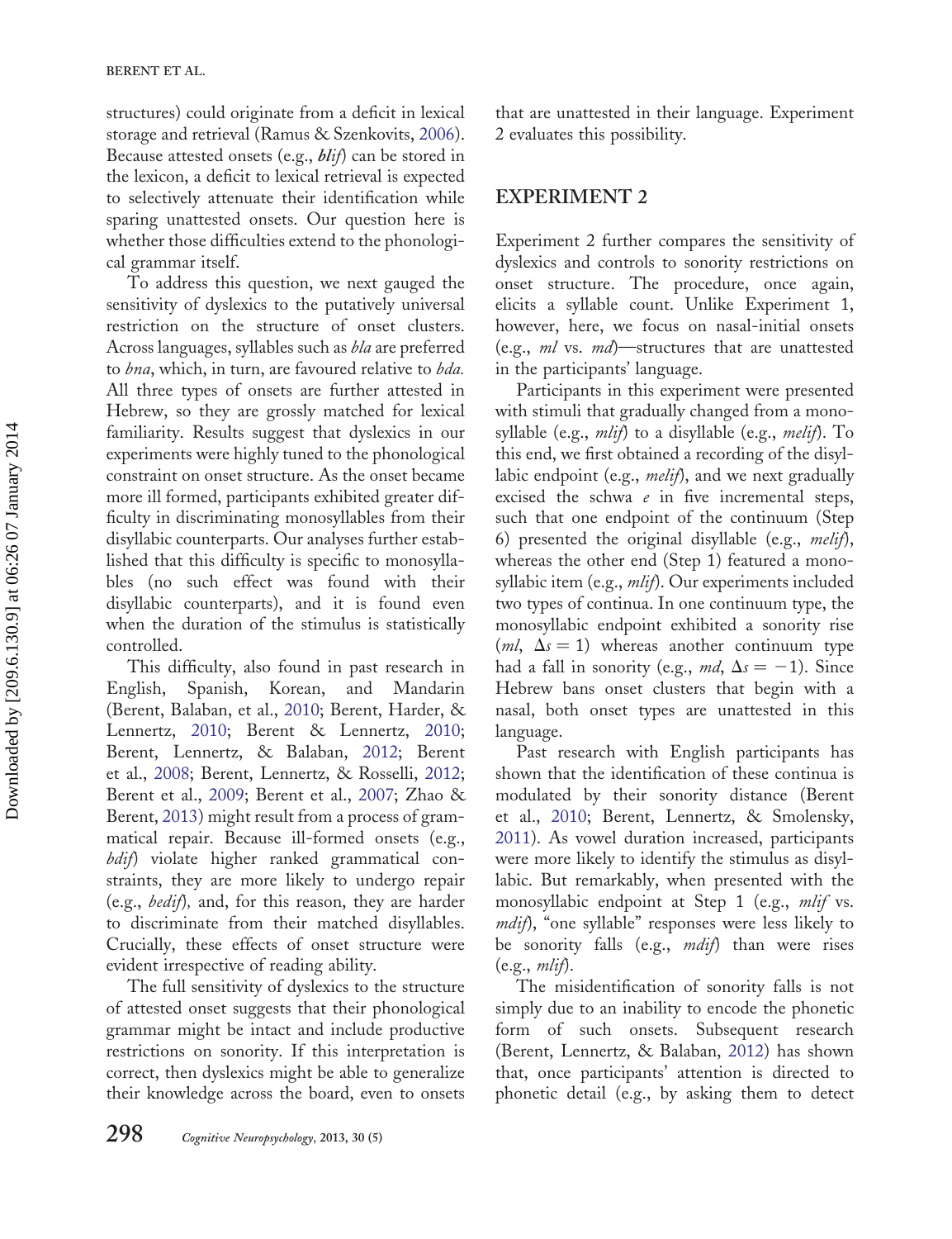the presence of the  $e$  in *medif* and *melif*—a task that shifts attention from the syllabic to the segmental level), performance on sonority falls (e.g., mdif) did not differ from rises (e.g., *mlif*), given the very same acoustic stimuli. Moreover, the segmental task was also associated with an increased sensitivity to phonetic coarticulatory cues (e.g., the contrast between natural and spliced stimuli; the phonetic salience of consonants and their coarticulation with the preceding schwa)—confirming that participants did, in fact, shift their attention from the phonological level (in the syllable count) to the phonetic level (in the vowel detection task). Crucially, once engaged in the phonetic mode, the phonetic form of *mdif* was no more confusable than *mlif*. Together, these results imply that the systematic misidentification of *mdif* originates from repair occurring at the phonological level. And indeed, these findings replicate even when monosyllabic and disyllabic items are presented

in print (Berent et al., [2009\)](#page-23-0). In view of these past results demonstrating the propensity of this manipulation to tap into the phonological restrictions on sonority, we next asked whether this phonological knowledge is intact in dyslexia. To this end, Experiment 2 examines whether dyslexic individuals might be sensitive to the phonological structure of those unattested onsets. The critical test comes from responses to monosyllables (i.e., at Step 1). If dyslexics are sensitive to the phonological restrictions on sonority, then, like typical readers, they should be more likely to repair sonority falls. This, in turn, should result in an increase in disyllabic responses at Step 1 to sonority falls (e.g., *mdif)* relative to rises (e.g.,  $mli$ ).

## Method

### Participants

Participants were the same dyslexic and control individuals as those who took part in Experiment 1—the two experiments were administered in counterbalanced order.

#### **Materials**

The materials were three pairs of nasal  $C_1C_2VC_3$ - $C_1$ <sup> $\infty$ </sup> $C_2$ V $C_3$  continua ( $\infty$  stands for schwa) used in

our past research (Berent, Balaban, et al., [2010](#page-23-0); Berent, Lennertz, & Balaban, [2012](#page-23-0); Berent et al., [2009\)](#page-23-0). Members of the pair were matched for their rhyme and the initial consonant (always an  $m$ ) and contrasted on the second consonant either  $l$  or  $d$  (/mlIf/-/mdIf/, /ml $\epsilon$ f/-/md $\epsilon$ f/,  $/m1$ leb $/$  –/mdeb $/$ ). To generate those continua, we first had an English talker naturally produce the disyllabic counterparts of each pair member (e.g., /məlɪf/, /mədɪf/) and selected disyllables that were matched for length, intensity, and the duration of the pretonic schwa. We next continuously extracted the pretonic vowel at zero crossings in five steady increments, moving from its centre outwards. This procedure yielded a continuum of six steps, ranging from the original disyllabic form (e.g., /məlIf/) to an onset cluster, in which the pretonic vowel was fully removed (e.g., /mlIf). The number of pitch periods in Stimuli  $1-5$  was 0, 2, 4, 6, and 8, respectively; Stimulus 6 (the original disyllable) ranged from 12-15 pitch periods.

Each of the three item pairs (sonority rise vs. fall) was presented in all six vowel durations, resulting in a block of 36 trials. Each such block was repeated four times, yielding a total of 144 trials. The order of trials within each block was randomized.

#### Procedure

The procedure was the same as that in Experiment 1.

## Results and discussion

[Figure 4](#page-17-0) plots the proportion of disyllabic responses to the rise and fall continua as a function of vowel duration. An inspection of the means suggests that, as vowel duration decreased, people were more likely to identify the input as monosyllabic. However, "two syllable" responses were less likely given monosyllables (i.e., Step 1 items) of falling than of rising sonority. Moreover, this effect of sonority was evident for both typical readers and dyslexics.

To evaluate the reliability of these observations, we compared the effect of vowel duration and continuum type on the two groups by means of a 2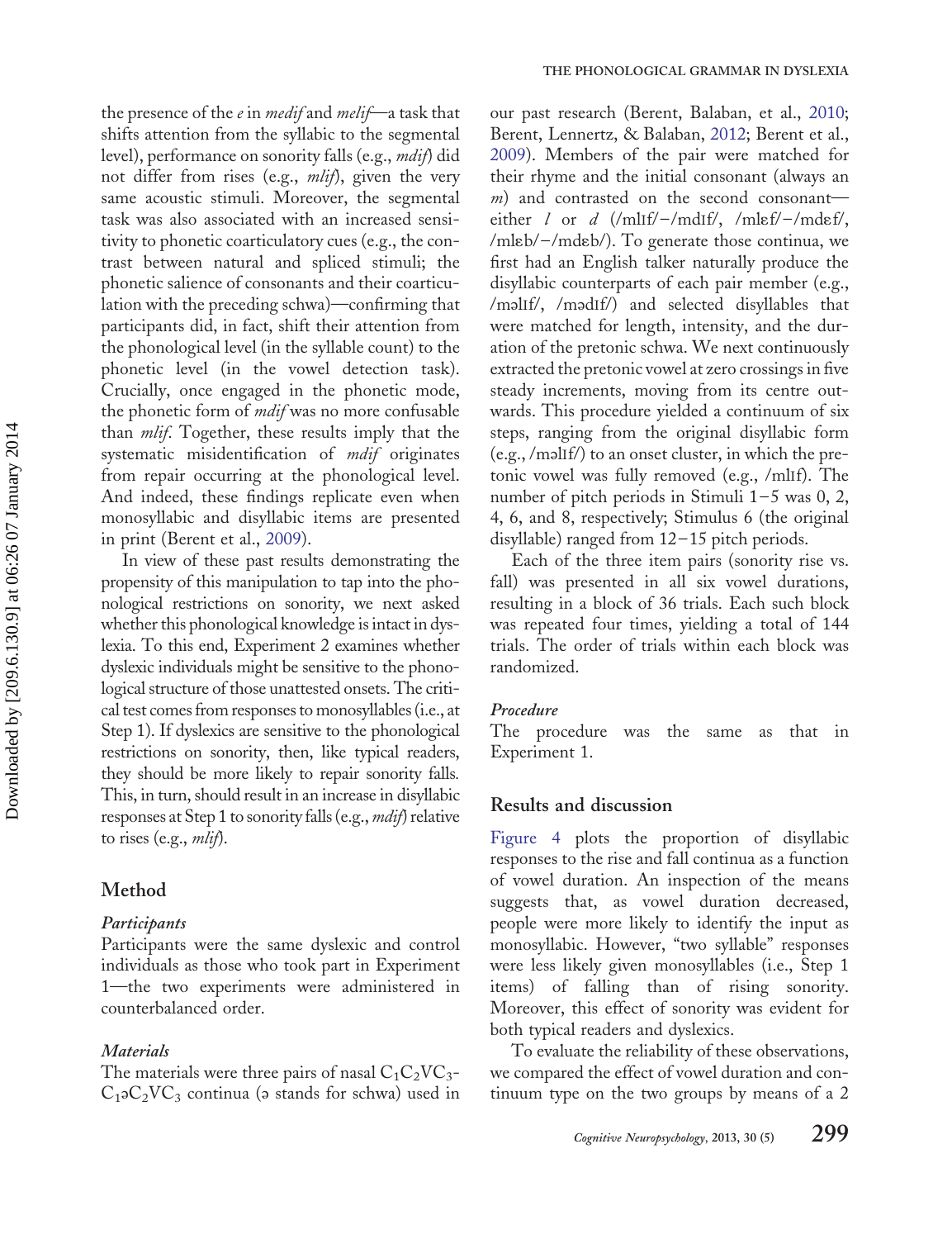<span id="page-17-0"></span>

Figure 4. The effect of onset structure and reading ability on the identification of the nasal continua in Experiment 2. Note: Error bars are 95% confidence intervals for the difference between the means. CCVC indicates monosyllables; CəCVC indicates disyllables ( $C = constant$ ,  $V = vowel$ ).

(group)  $\times$  2 (continuum type)  $\times$  6 (vowel duration) ANOVA using participants as random variables (because our experiments included only three item pairs, it was impossible to evaluate the reliability of these effects by items).

The ANOVA yielded reliable effects of continuum type,  $F(1, 40) = 29.34$ ,  $MSE = .1251$ , p  $<$  .009, and vowel duration,  $F(5, 200) = 90.61$ ,  $MSE = .0213$ ,  $p < .0001$ . Tukey HSD tests showed that as vowel duration increased, so did the rate of disyllabic responses ( $p < .05$ )—the only exception was found at the initial step, where the contrast (between Step 1 and Step 2) was marginally significant ( $p < .06$ ). Disyllabic responses, however, were overall more likely for the fall than for the rise continuum. Furthermore, this effect of continuum type was stronger for typical readers than for dyslexics, resulting in a Continuum Type  $\times$  Group interaction,  $F(1, 40) = 7.66$ ,  $MSE = .1251$ ,  $p <$ .009. While dyslexic individuals were less sensitive to the contrast between the two continua, this effect does not specifically concern monosyllables (i.e., inputs with onset clusters), and, consequently, it is not directly relevant to the sonority hypothesis. If people are sensitive to sonority, then the difference between the two continua should emerge selectively for monosyllabic (or ambiguous) inputs. The ANOVA indeed yielded a reliable interaction of continuum type by vowel duration,  $F(5, 200) = 5.29$ ,  $MSE = .018$ ,  $p <$ .0002. However, this interaction was not further modulated by the group factor  $(F < 1)^4$ . No other effects were significant (all  $p > .17$ ).

Planned comparisons demonstrated that disyllabic responses were significantly more likely for the fall than for the rise continuum at Step 1  $[t_1(200) = 2.53, p < .0001]$ , Step 2  $[t_1(200) =$ 2.71,  $p < .0001$ ], Step 3 [t<sub>1</sub>(200) = 2.89,  $p <$ .000]), Step 4  $[t_1(200) = 2.44, p < .0001]$ , and Step 5  $[t_1(200) = 2.18, p < .0001]$ . In contrast, these two continua did not reliably differ given disyllabic items [Step 6;  $t_1(200) = 1.34$ ,  $p < .08$ ]. These results suggest that participants were reliably more likely to interpret monosyllabic or ambiguous items as disyllabic when their sonority profile was ill formed—a finding that replicates past results with English speakers (Berent, Harder, & Lennertz, [2011;](#page-23-0) Berent, Lennertz, & Balaban, [2012](#page-23-0); Berent et al., [2009;](#page-23-0) Berent et al., [2007\)](#page-23-0). These observations are consistent with the hypothesis that small sonority distances are more likely to undergo grammatical repair (as disyllables).

Finding that this effect of sonority was not further modulated by reading ability (i.e., the absence of a three-way interaction) suggests that the sensitivity of dyslexics to this grammatical constraint was intact. To ascertain that dyslexics were indeed sensitive to the structure of unattested Hebrew, we further submitted their responses to a separate 2 (continuum type)  $\times$  6

<sup>4</sup> To ensure that these results were not due to artifacts associated with binary data (Jaeger, [2008](#page-24-0)), we also submitted response accuracy data to a mixed-effects logit model using group, onset type, and vowel duration as fixed effects, and subjects and item pair as random effect. The model yielded reliable interactions of group with both type  $(\beta = -0.2656, \delta E = 0.06784, Z = -3.94,$  $p < .0001$  and vowel duration ( $\beta = .06$ ,  $SE = .0177$ ,  $Z = 3.57$ ,  $p < .0001$ ). However, the three-way interaction was not significant  $(Z < 1)$ .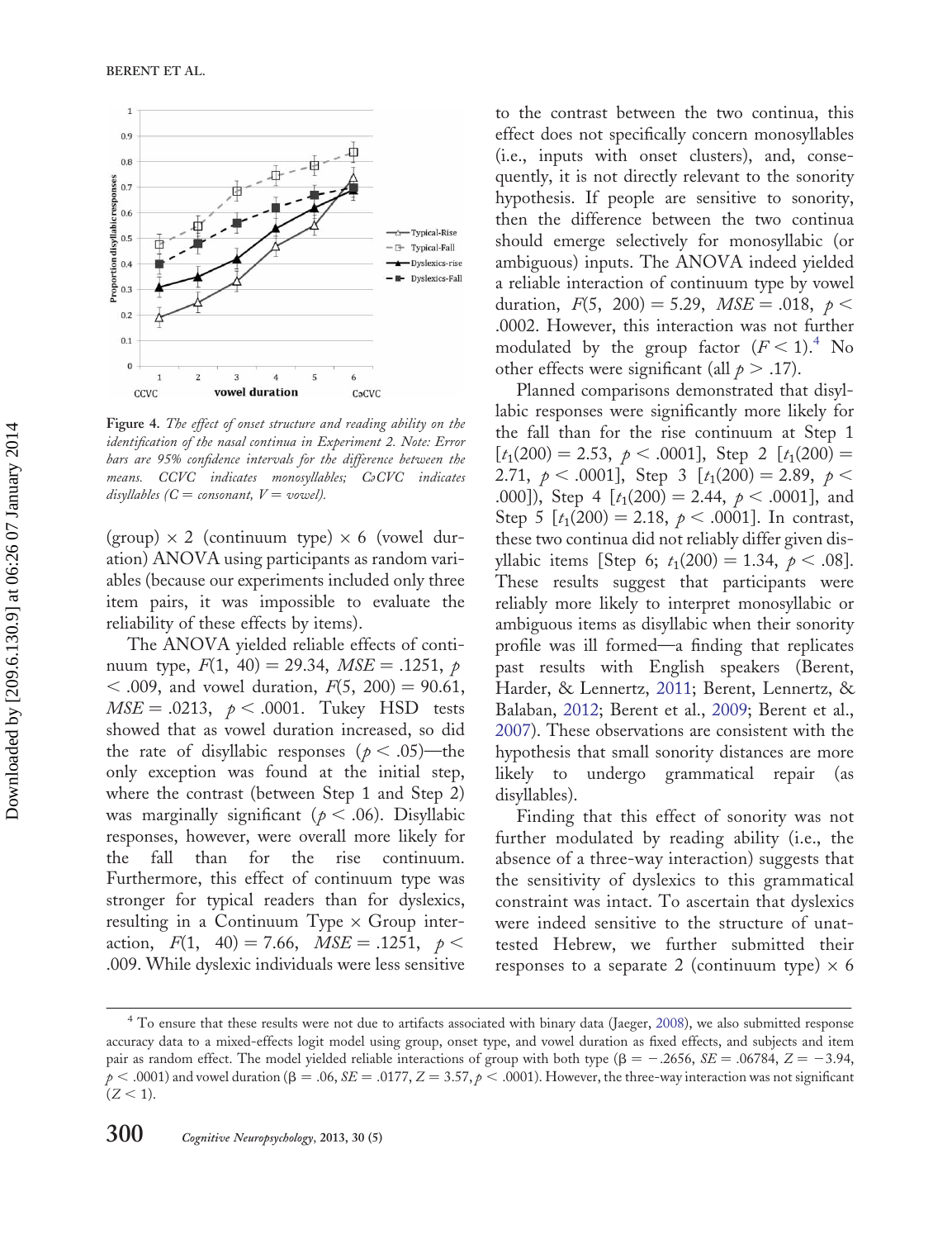(vowel duration) ANOVA. This analysis yielded a marginally significant effect of continuum type,  $F(1, 20) = 3.44$ ,  $MSE = .128$ ,  $p < .08$ , and a significant effect of vowel duration,  $F(5, 1)$  $100$ ) = 31.16,  $MSE = .024$ ,  $p < .0001$ . Although the interaction was not significant in the ANOVA,  $F(5, 100) = 1.45$ ,  $MSE = .019$ ,  $p$  $\langle$  .22, it was reliable in the logit analysis—a method that is better suited for the analysis of binary data (Jaeger, [2008](#page-24-0)).<sup>5</sup> Planned comparisons further indicated that disyllabic responses were reliably more likely for the fall than for the rise continuum at Step 1  $[t(100) = 2.29, p < .03]$ , Step 2  $[t(100) = 3.15, p < .003]$ , and Step 3  $[t(100) = 3.32, p < .002]$ , but not at Step 4  $[t(100) = 1.73, p < .09]$ , Step 5  $[t(100) = 1.10]$ ,  $p < .27$ , and Step 6 [ $t(100) < 1$ ]. These results converge with the findings of Experiment 1 to suggest that the dyslexics are fully sensitive to grammatical sonority restrictions.

## GENERAL DISCUSSION

A growing body of research shows that dyslexics exhibit subtle deficits in the encoding of spoken language (reviewed by Ramus & Ahissar, [2012](#page-25-0)). Previous findings, however, focused on the identification of phonetic categories, so it remained unclear whether those problems might also impair the phonological grammar. This lacuna is particularly important given the widely held assumption that dyslexia is associated with a phonological deficit—an assumption that is rarely specified and not expressly supported by evidence. The present experiments directly tested this hypothesis by investigating the sensitivity of adult, native Hebrew-speaking dyslexic participants and controls to grammatical restrictions on onset clusters.

In what follows, we first summarize our results and bring them to bear on the status of the phonological grammar in dyslexia. We next move to consider the implications of our findings to ongoing debates concerning the sonority hierarchy.

#### The phonological grammar in dyslexia

Past research has repeatedly shown that individuals with dyslexia exhibit abnormalities in processing spoken stimuli. Our present results replicate this finding. Specifically, when compared to controls, dyslexic participants in Experiment 1 were impaired in the discrimination of monosyllables from disyllables (e.g., *blif* vs. *belif*) and the contrast between onsets that were attested in their language (e.g., blif) and unattested onsets (e.g., lbif). These participants were also less sensitive to the distinction between the two speech continua studied in Experiment 2 (*mlif* vs. *mdif*). The attenuated sensitivity of dyslexics to the internal properties of these spoken inputs and their attestation in the Hebrew language could well result from difficulties in extracting the phonetic form of these acoustic inputs (Galaburda et al., [2006;](#page-24-0) Merzenich et al., [1996;](#page-25-0) Tallal, [2004](#page-26-0); Tallal & Piercy, [1973](#page-26-0)) and comparing them against stored lexical items (Ramus & Szenkovits, [2006\)](#page-25-0). Our past research with the same individuals has documented such phonetic and lexical impairments (in the identification and discrimination of phonetic categories, and in word/ nonword and speech/nonspeech discrimination, Berent, Vaknin-Nusbaum, et al., [2012](#page-23-0)).

While these individuals exhibited deficits in nongrammatical aspects of speech processing, they showed no impairment in the extraction of grammatical phonological regularities. Across languages, onsets with small sonority distances are dispreferred, and past research has documented a similar pattern of preferences among speakers of various languages, even when the relevant structures are absent in their language (Berent, Harder, et al., [2011;](#page-23-0) Berent, Lennertz, & Balaban, [2012;](#page-23-0) Berent et al., [2008](#page-23-0); Berent, Lennertz, & Rosselli, [2012;](#page-23-0) Berent et al., [2009](#page-23-0);

<sup>&</sup>lt;sup>5</sup> Unlike the ANOVA, the logit analyses of dyslexic participants did yield a reliable interaction ( $\beta = .05$ ,  $SE = .0241$ ,  $Z = 2.10$ ,  $p < .04$ ). The main effects of onset type ( $\beta = -.3787$ ,  $SE = .0926$ ,  $Z = -4.09$ ,  $p < .0001$ ) and vowel duration ( $\beta = .3428$ ,  $SE =$ .0244,  $Z = 14.02$ ,  $p < .0001$ ) were likewise significant.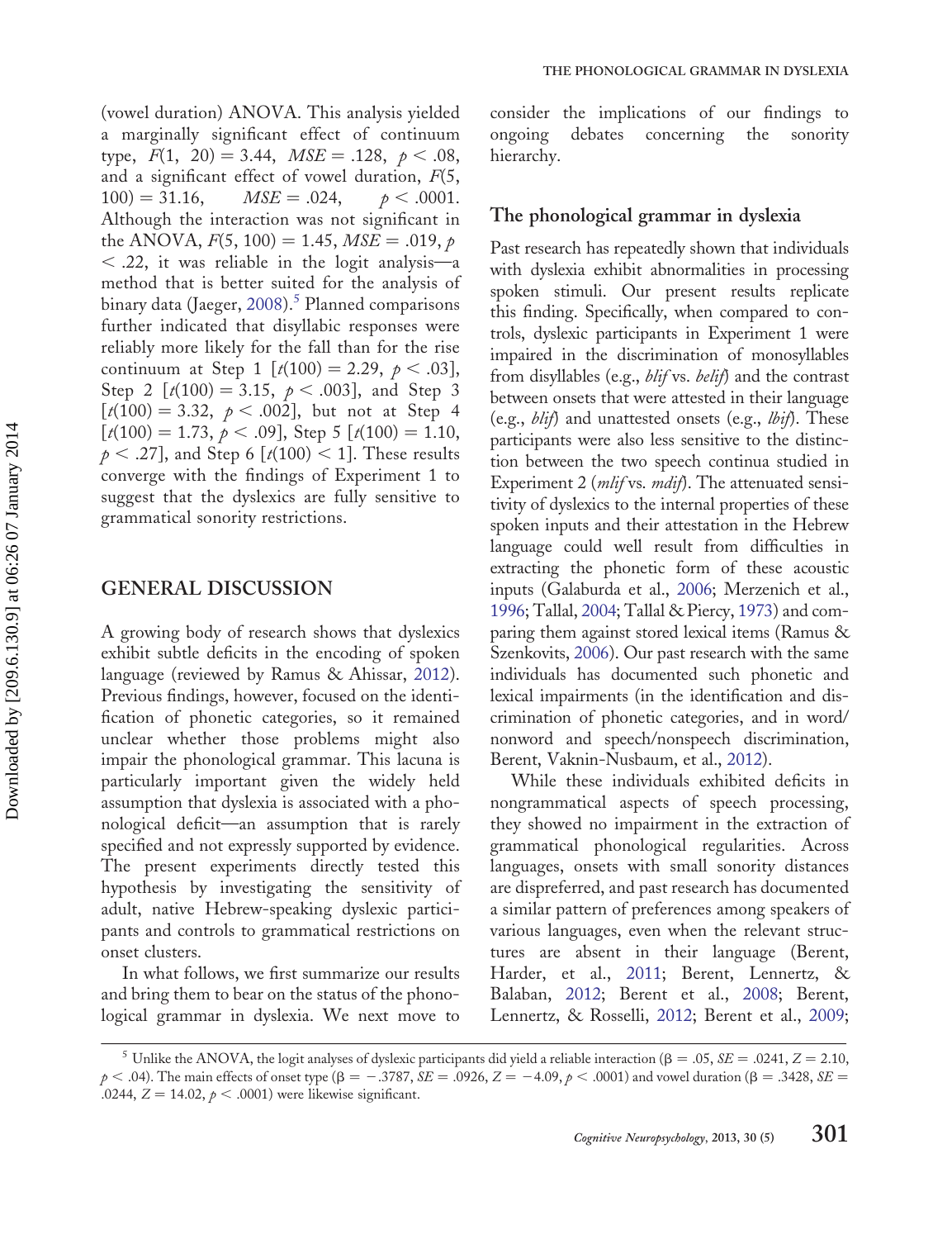Berent et al., [2007;](#page-23-0) Zhao & Berent, [2013\)](#page-26-0). To gauge the sensitivity of dyslexic individuals to this constraint, Experiment 1 manipulated the sonority profiles of onsets that were attested in Hebrew (e.g., blif, bnif, bdif); Experiment 2 extended this investigation to unattested onsets (e.g., mlif vs. mdif). Dyslexic participants showed a normal pattern of sensitivity to onset structure in each of these experiments.

Specifically, Experiment 1 showed that, as the sonority distance of attested onsets decreased, dyslexics took longer to discriminate these monosyllables from their disyllabic counterparts. Such difficulties are expected by the hypothesis that monosyllables with small sonority distances are worse formed; hence, they are subject to repair as disyllables (e.g.,  $b \text{d} i f \rightarrow \text{b} e \text{d} i f$ ). Experiment 2 further showed that large sonority distances were identified more accurately than small ones even when both onset types were unattested in the participants' language (e.g., mlif vs. mdif). An inspection of the sensitivity of our individual participants (dyslexic and controls) to the effect of sonority in the two experiments (see Figure 5) further indicates that the sensitivity to sonority is widely spread across participants.

These findings suggest that, once attestation is held constant, dyslexics may be fully sensitive to the effect of sonority. The contrast between dyslexics' full sensitivity to sonority and their attenuated sensitivity to attestation (e.g., blif vs. lbif) further bolsters our claim that the effect of attestation originates from a lexical deficit, rather than a phonological impairment. We should note that our results are limited inasmuch as they obtain from a single sample of college students, and, as such, they may not speak to the state of the grammar in all dyslexic individuals. Nonetheless, our present results demonstrate that at least some dyslexics (like control participants) can productively extend sonority restrictions to both onsets that are attested in their language as well as to unattested onsets. These findings are consistent with the possibility that the phonological grammar of dyslexic individuals is intact.



Figure 5. Individual differences in the sensitivity of dyslexic and typical readers to the structure of attested onsets (in Experiment 1) and unattested onsets (in Experiment 2).  $RT =$  response time. Note: The sonority effect in Experiment 1 is defined as the difference in response time to onsets of level sonority relative to large rises in sonority; in Experiment 2, this effect is defined as the difference in the rate of "disyllabic response" to sonority falls relative to rises at Step 1. Thus, in both cases, positive values indicate larger sonority effects.

#### The sonority controversy

Beyond their immediate implications to dyslexia research, our findings are also relevant to an ongoing controversy in the linguistic literature concerning the origins of sonority restrictions. The controversy, as we see it, concerns two key questions: (a) Is syllable structure constrained by universal phonological restrictions? and (b) does the notion of sonority offer the proper phonological account of such restrictions?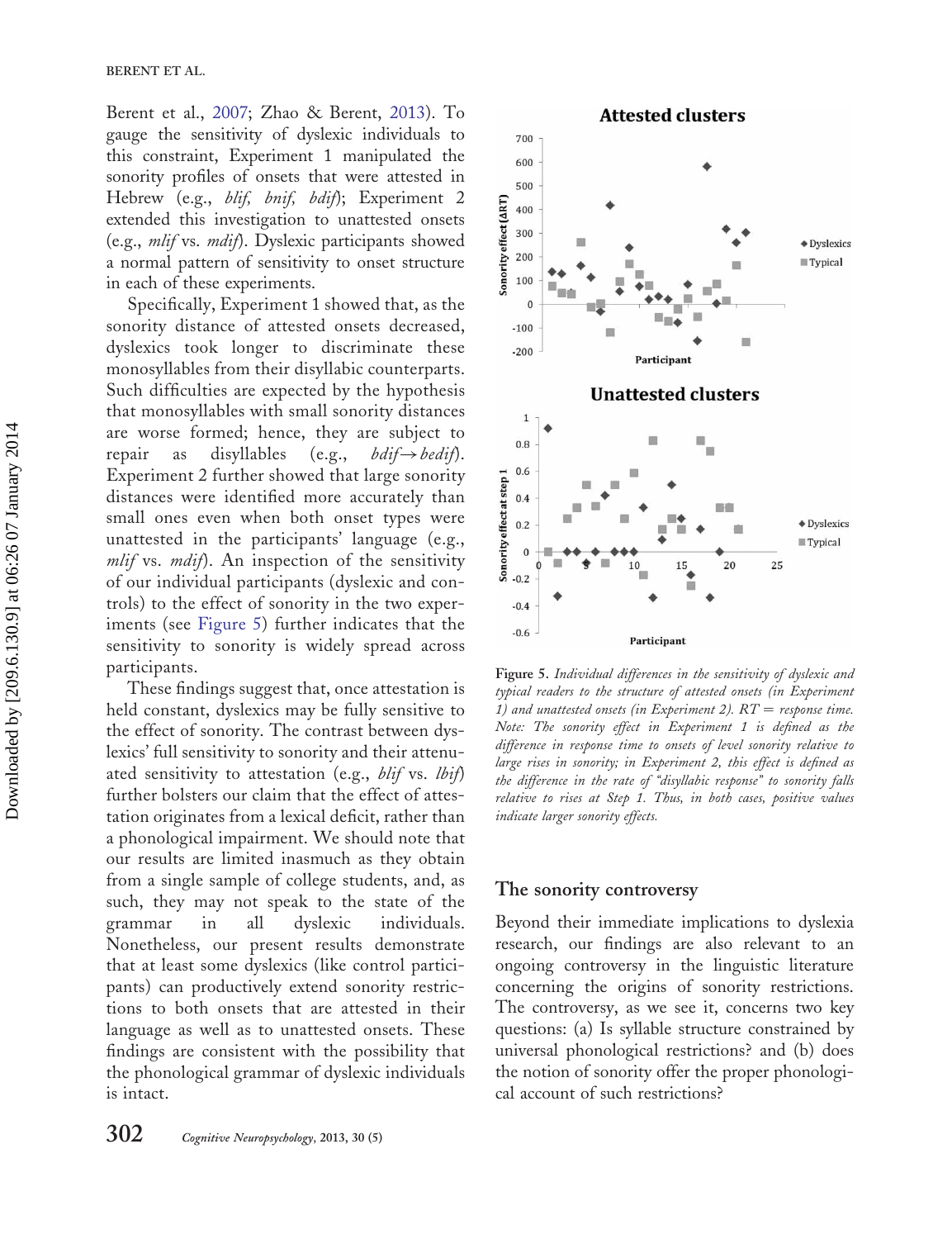The answer to (b) evidently rests on the conclusion concerning (a) and bears little relevance to our present investigation. While our description of the onset hierarchy (e.g., *bla ≻ bna ≻ bda ≻ lba*) is couched in terms of sonority, our interest is in the origin of the hierarchy itself, not in its detailed formal analysis (cf., Clements, [1990](#page-24-0) vs. Smolensky, [2006](#page-26-0)), and, for this reason, we do not consider this issue further (for recent discussions, see Berent, [2013](#page-23-0); Parker, [2012\)](#page-25-0). Rather, we ask whether the onset hierarchy is phonological, and possibly universal. Our interest, then, squarely concerns Question (a). It is this question that is challenged by some recent experimental findings.

The challenge rests on two arguments. The first states that the effects we attribute to the onset hierarchy stem not from the phonological structure of the onset, but rather from its phonetic correlates. A second challenge is presented by evidence that links the onset hierarchy to the statistical structure of the lexicon. In what follows, we briefly review the main findings supporting these two challenges and contrast them with empirical evidence for the phonological alternative.

#### A phonetic explanation

According to the phonological account of sonority defended thus far, onsets with small sonority distances are misidentified because they severely violate phonological restrictions on the syllable. These violations, in turn, trigger a grammatical process that repairs (i.e., recodes) ill-formed syllables (e.g., by inserting an intermediate schwa between the onset consonants), and, consequently, such onsets are misidentified. Misidentification, then, is the direct consequence of the grammatical ill-formedness of such onsets. But on an alternative phonetic view, people misidentify these onsets because they simply fail to accurately register their auditory or phonetic form—grammatical structure is irrelevant. Forms like *lbif*, for instance, are not repaired—they are never encoded faithfully in the first place (see Figure 6).

The phonetic alternative has been recently advanced by Davidson and colleagues based on experimental findings of two types. One line of



Figure 6. Phonological versus phonetic accounts of repair. This figure provides a schematic account for the encoding of the auditory input lbif (identified as such by speakers whose languages allow such clusters). Both accounts show that the representation of the input is ultimately recoded as lebif, but on the phonological account, this repair occurs at a later phonological stage—note that the phonetic form of this input is accurate, [lbif]. On the phonetic account, by contrast, the distortion of the input occurs during its initial phonetic encoding.

evidence is presented by the failure to observe reliable effects of sonority in a series of production (Davidson, [2006,](#page-24-0) [2010](#page-24-0); Davidson, Jusczyk, & Smolensky, [2006](#page-24-0); Wilson & Davidson, [in press\)](#page-26-0) and perception (Davidson, [2011](#page-24-0); Davidson & Shaw, [2012\)](#page-24-0) experiments using unattested onset clusters. In the authors' view, these outcomes favour a phonetic over a phonological account of sonority. A second challenge to our conclusions is presented by positive findings suggesting that the perception and production of unattested clusters is modulated by phonetic factors. For example, Davidson and Shaw [\(2012](#page-24-0)) have shown that the identification of stop –nasal combinations (e.g., pna) correlates with the intensity of the burst release in the initial stop (e.g.,  $p$ ). Likewise, Davidson [\(2006](#page-24-0)) demonstrated that the phonetic properties of intended (lexical) schwas (e.g., potato) differ from those of (unintended) repairs (e.g., petato—an unintended mispronunciation of ptato). Such differences are taken to favour the phonetic view of repair (a similar argument is presented by Dupoux et al., [2011](#page-24-0)).

Neither argument, in our view, disproves the phonological alternative. Null sonority effects do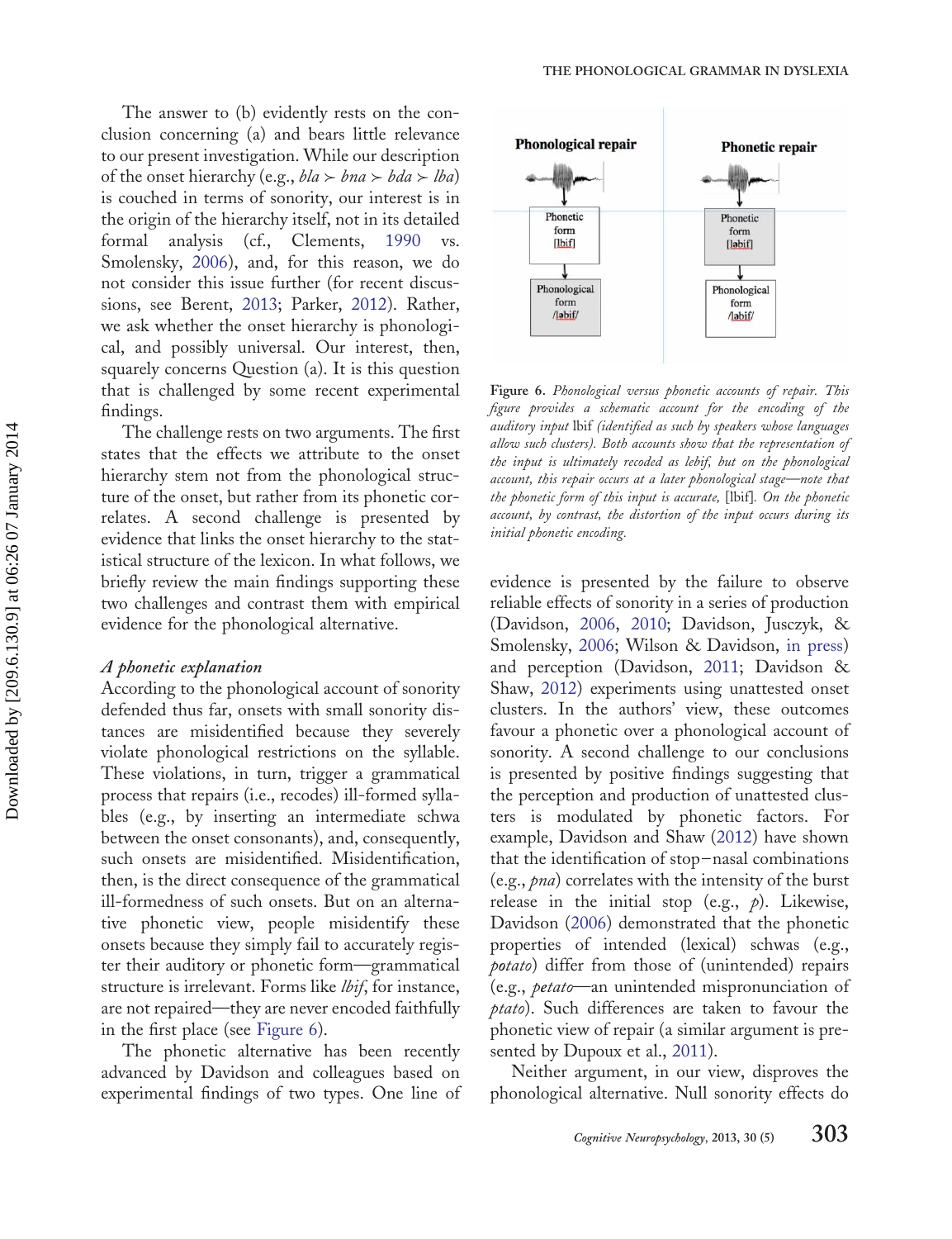not support the phonetic account because they fail to establish any systematic distinction between different onset types—phonetic or otherwise. And indeed, other results demonstrate that the sonority effect is reliable and replicable. It has been documented with stop– sonorant onsets (e.g.,  $bl > bn > bd$ ; Berent, Harder, et al., [2011](#page-23-0); Berent et al., [2008;](#page-23-0) Berent, Lennertz, & Rosselli, [2012;](#page-23-0) Berent et al., [2007\)](#page-23-0), nasal-initial combinations (ml ≻md; Berent, Lennertz, & Balaban, [2012;](#page-23-0) Berent, Lennertz, et al., [2011](#page-23-0); Berent et al., [2009\)](#page-23-0), and, recently, even the minute sonority clines consisting of stop–fricative onsets ( $ps \geq pt$ ; see also Lennertz & Berent, [2011](#page-24-0); Maïonchi-Pino et al., [2013;](#page-25-0) Tamasi & Berent, [2013](#page-26-0)). We thus suspect that the null results reported by Davidson and colleagues result not from the fragility of the onset hierarchy, but rather from various methodological factors (e.g., failures to equate the sonority conditions on the initial consonant, different task characteristics, and the evaluation of sonority effects by a post hoc analysis of an imbalanced design and a small number of unmatched items). In any case, these null sonority effects do not demonstrate that the effects attributed to sonority can be subsumed by phonetic factors.

The positive phonetic effects do not do so either (Davidson, [2006;](#page-24-0) Davidson & Shaw, [2012\)](#page-24-0). To show that phonetic factors subsume the effect of sonority (e.g., the *bna* ≻ *bda* ≻ *lba* preference), one must demonstrate that *lba* type clusters, for instance, exhibit systematic phonetic challenges (relative to *bda*, for instance) that can capture performance above and beyond the contribution of (phonological) sonority factors. The available findings do not provide such evidence. Rather, they show that misidentification (and misproduction) is modulated by phonetic factors. Such findings support the uncontroversial claim that speech perception and production are sensitive to phonetic factors—they do not address the debate between phonetic/phonological accounts of sonority. Likewise, the contrast between lexical and inserted schwas in speech production (Davidson, [2006\)](#page-24-0) convincingly demonstrates that these processes stem from distinct origins. However, this does not establish that the origin of repair is specifically phonetic, and, more crucially, it does not prove that its triggers (i.e., onset structure) are purely phonetic.

While the support for the purely phonetic account is weak, other studies directly challenge it. Central to the phonetic explanation is the assumption that onsets with small sonority distance are misidentified because their auditory/ phonetic form is difficult to encode—more difficult, presumably than the form of onsets with large distances. Contrary to this assumption, our findings show that participants show no greater difficulty in the processing of ill-formed onsets (relative to better formed ones) once the experimental conditions call attention to the phonetic level (Berent, Lennertz, & Balaban, [2012](#page-23-0); Berent et al., [2007\)](#page-23-0). These conclusions are inconsistent with the possibility that the misidentification of ill-formed onsets is solely due to a failure to extract their phonetic form. Moreover, other findings show that the effects of sonority replicate with printed materials (Berent & Lennertz, [2010](#page-23-0); Berent et al., [2009](#page-23-0))—in the absence of any auditory phonetic demands altogether. While we do not question the possibility that misidentification has multiple origins, the available findings are entirely consistent with the possibility that the phonological grammar is a key factor.

### A lexical explanation

A second challenge to our proposal concedes that the people are sensitive to the phonological structure of the onset. But in this account, this phonological effect reflects lexical analogy induced from the statistical properties of the lexicon, rather than universal grammatical restrictions (e.g., analogizing *bnif* to *sniff*). The critical finding is presented by a computational simulation that captures the responses of English participants to various onset structures in the absence of any innate universal grammatical biases (Daland et al., [2011](#page-24-0)).

We do not dispute the possibility that some aspects of performance could be induced from experience—this is particularly plausible in the case of English, a language whose onset inventory is rather rich. Such evidence, however, does not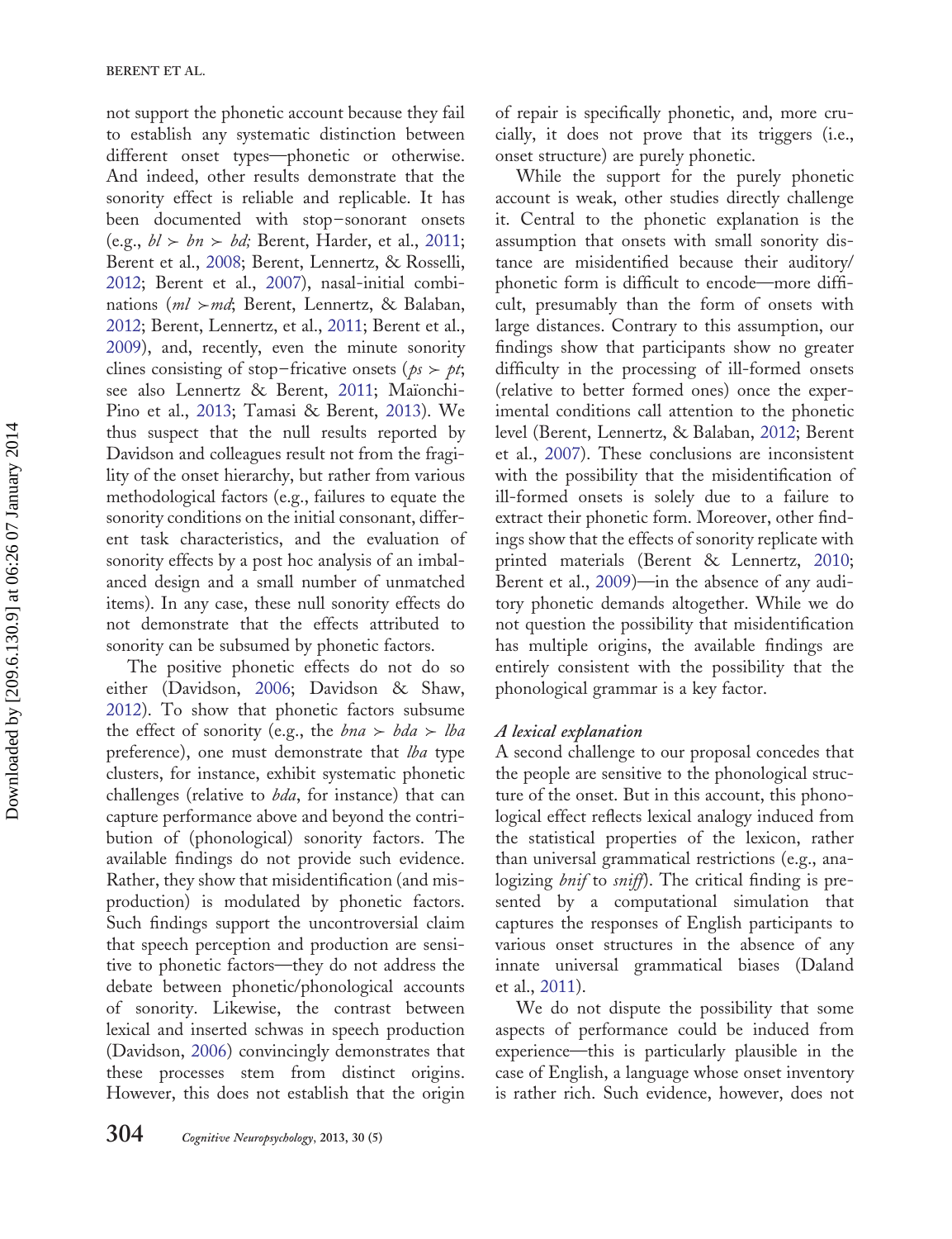show that all speakers do so, nor does it explain why distinct languages converge on similar lexical systems. And contrary to the view of the inductive lexical account, sonority effects have been documented even in Korean (Berent et al., [2008\)](#page-23-0)—a language that arguably lacks onset clusters altogether, and Mandarin Chinese (Zhao & Berent, [2013\)](#page-26-0)—a language with an impoverished cluster inventory of any kind. Computational simulations suggest that such effects are unlearnable in the absence of a priori sonority-related biases (Hayes, [2011](#page-24-0)). Moreover, precursors of the sonority hierarchy are evident even in the absence of a lexicon—in the brain of neonate infants (Gomez et al., [2013](#page-24-0)).

Our present results from dyslexic individuals offer another piece of evidence relevant to the sonority controversy. If sonority effects were phonetic or lexical in origin, then one would expect these effects to be diminished in our dyslexic participants, as past research has established that these individuals are impaired in both phonetic and lexical processing. Our present results offer no support for this account. While a resolution of the sonority controversy requires further inquiry, the present evidence suggests that universal phonological sonority restrictions remain a viable hypothesis.

### Conclusions and conundrums

Despite demonstrable phonetic and lexical deficits, the sample of dyslexic participants in our experiments exhibited full sensitivity to the phonological structure of the onset, irrespective of whether the relevant onsets are attested or unattested in their language. Dyslexics' full sensitivity to the structure of onset clusters agrees with past studies of heterosyllabic clusters (e.g., alba vs. abla; Fabre & Bedoin, [2003;](#page-24-0) Maïonchi-Pino et al., [2012](#page-25-0)), onset clusters (Maïonchi-Pino et al., [2013](#page-25-0)) and other phonological restrictions on assimilation (Blomert et al., [2004](#page-23-0); Szenkovits et al., [2011](#page-26-0)), and identical consonants (Berent, Vaknin-Nusbaum, et al., [2012\)](#page-23-0). In all cases,

dyslexics exhibited intact sensitivity to grammatical phonological constraints.

While these results help clarify the nature of the speech processing deficits in dyslexia, the findings also raise a puzzle: How can a deficient phonetic/ auditory system supply the necessary conditions for an intact phonological grammar to develop?

We consider several possible answers to this question. One possibility is that phonological deficits to the grammar might exist transiently earlier in development (Galaburda et al., [2006](#page-24-0); Temple et al., [2003](#page-26-0); White et al., [2006\)](#page-26-0). Alternatively, the phonetic/auditory deficits of dyslexics could compromise some other areas of the adult phonological grammar, which are yet to be determined. Dyslexia is also a heterogeneous condition, so it is conceivable that distinct dyslexic individuals could vary with respect to their sensitivity to grammatical constraints. Finally, there remains the possibility that the phonological system in dyslexia might be relatively impervious to subtle phonetic perturbations because its development may rely more strongly on the function of very different (less affected) parts of the brain, or its development could be more strongly shaped by innate restrictions. Such resilience of the phonological mind, its putative universal design, and its role in scaffolding reading are all predicted by its view as a system of core knowledge (Berent, [2013](#page-23-0)).

The status of the phonological grammar in other dyslexic samples—adults and children remains to be determined. Our present results, however, strongly challenge the widely held assumption that dyslexia results from a (linguistic) phonological deficit. More generally, these findings underscore the contribution of a detailed account of linguistic phonological competence to the study of reading ability and disability (Berent, Vaknin-Nusbaum, et al., [2012;](#page-23-0) Blomert et al., [2004;](#page-23-0) Maïonchi-Pino et al., [2013](#page-25-0); Marshall et al., [2010](#page-25-0); Ramus & Szenkovits, [2006;](#page-25-0) Szenkovits & Ramus, 2005).

> Manuscript received 1 April 2013 Revised manuscript received 27 October 2013 Revised manuscript accepted 29 October 2013 First published online 18 December 2013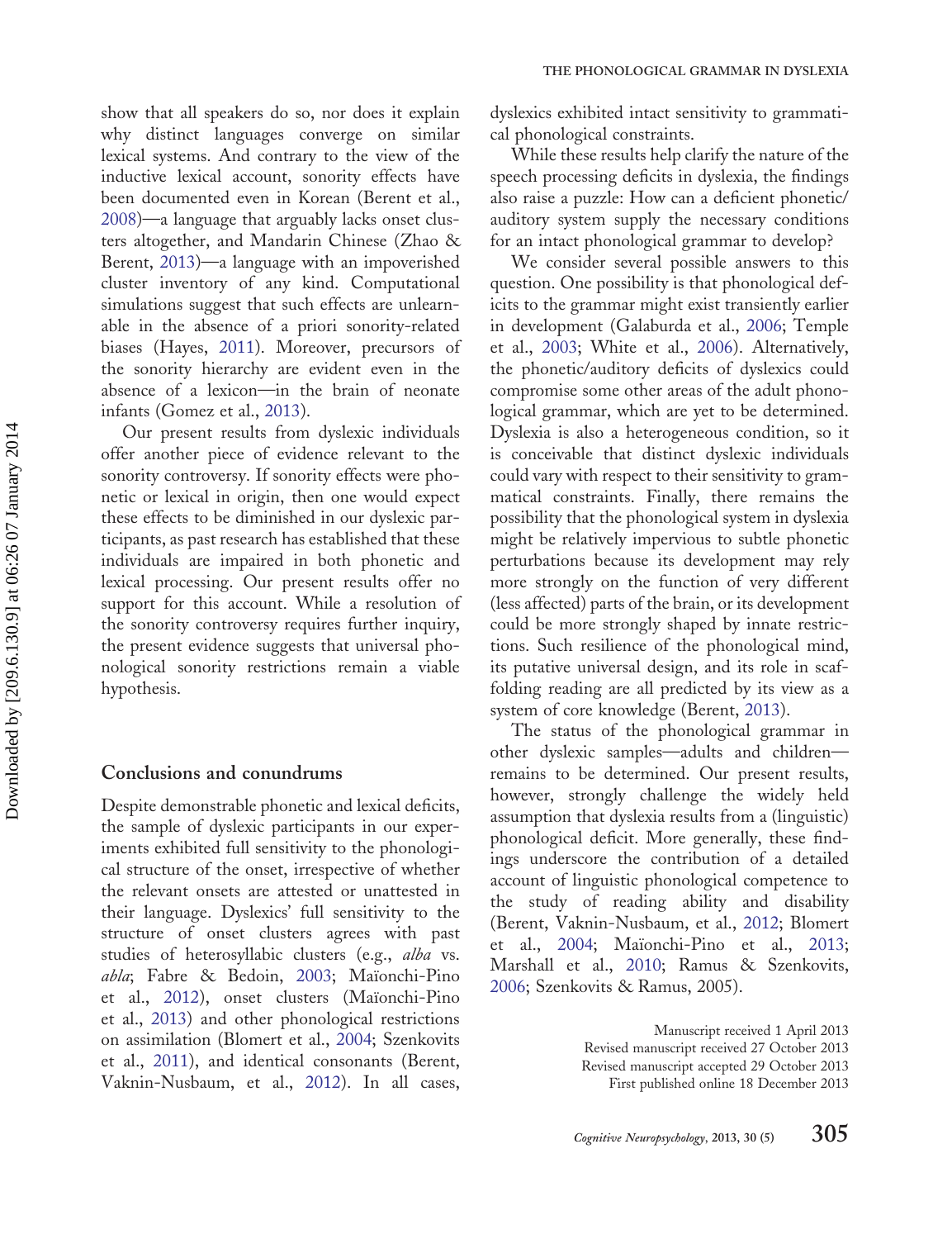## <span id="page-23-0"></span>REFERENCES

- Abler, W. L. (1989). On the particulate principle of selfdiversifying systems. Journal of Social and Biological Systems, 12, 1-13.
- Bat-El, O. (2012). The Sonority Dispersion Principle in the acquisition of Hebrew word final codas. In S. Parker (Ed.), The Sonority Controversy (pp. 319– 344). Berlin: Mouton de Gruyter.
- Beaujean, A. A., Firmin, M. W., Knoop, A. J., Michonski, J. D., Berry, T. P., & Lowrie, R. E. (2006). Validation of the Frey and Detterman (2004) IQ prediction equations using the Reynolds Intellectual Assessment Scales. Personality and Individual Differences, 41, 353 –357.
- Bedoin, N. (2003). Sensitivity to voicing similarity in printed stimuli: Effect of a training programme in dyslexic children. Journal of Phonetics, 31, 541–546.
- Berent, I. (2013). The phonological mind. Cambridge: Cambridge University Press.
- Berent, I., Balaban, E., Lennertz, T., & Vaknin-Nusbaum, V. (2010). Phonological universals constrain the processing of nonspeech. Journal of Experimental Psychology: General, 139,  $418 - 435$ .
- Berent, I., Dupuis, A., & Brentari, D. (2013). Amodal aspects of linguistic design. PLoS ONE, 8. doi:10.1371/journal.pone.0060617
- Berent, I., Harder, K., & Lennertz, T. (2010). Phonological universals in early childhood: Evidence from sonority restrictions. Boston University Conference on Language Development, Boston, MA.
- Berent, I., Harder, K., & Lennertz, T. (2011). Phonological universals in early childhood: Evidence from sonority restrictions. Language Acquisition, 18, 281-293.
- Berent, I., & Lennertz, T. (2010). Universal constraints on the sound structure of language: Phonological or acoustic? Journal of Experimental Psychology: Human Perception & Performance, 36, 212-223.
- Berent, I., Lennertz, T., & Balaban, E. (2012). Language universals and misidentification: A two way street. Language and Speech, 55, 1–20.
- Berent, I., Lennertz, T., Jun, J., Moreno, M. A., & Smolensky, P. (2008). Language universals in human brains. Proceedings of the National Academy of Sciences, 105, 5321–5325.
- Berent, I., Lennertz, T., & Rosselli, M. (2012). Universal phonological restrictions and language-

specific repairs: Evidence from Spanish. The Mental Lexicon, 13, 275 –305.

- Berent, I., Lennertz, T., & Smolensky, P. (2011). Markedness and misperception: It's a two-way street. In C. E. Cairns & E. Raimy (Eds.), Handbook of the Syllable (pp. 373-394). Leiden, the Netherlands: Brill.
- Berent, I., Lennertz, T., Smolensky, P., & Vaknin-Nusbaum, V. (2009). Listeners' knowledge of phonological universals: Evidence from nasal clusters. Phonology, 26, 75– 108.
- Berent, I., Steriade, D., Lennertz, T., & Vaknin, V. (2007). What we know about what we have never heard: Evidence from perceptual illusions. Cognition, 104, 591-630.
- Berent, I., Vaknin-Nusbaum, V., Balaban, E., & Galaburda, A. M. (2012). Dyslexia impairs speech recognition but can spare phonological competence. PLoS ONE, 7, e44875.
- Blevins, J. (2007). Interpreting misperception: Beauty is in the ear of the beholder. In M.-J. Sole, P. Speeter Beddor, & M. Ohala (Eds.), Experimental approaches to phonology (pp. 144-154). Oxford: Oxford University Press.
- Blomert, L., Mitterer, H., & Paffen, C. (2004). In search of the auditory, phonetic, and/or phonological problems in dyslexia: Context effects in speech perception. Journal of Speech, Language, and Hearing Research: JSLHR, 47, 1030–1047.
- Bonte, M. L., Poelmans, H., & Blomert, L. (2007). Deviant neurophysiological responses to phonological regularities in speech in dyslexic children. Neuropsychologia, 45, 1427– 1437.
- Bradley, L., & Bryant, P. E. (1978). Difficulties in auditory organisation as a possible cause of reading backwardness. Nature, 271, 746-747.
- Brandt, J., & Rosen, J. J. (1980). Auditory phonemic perception in dyslexia: Categorical identification and discrimination of stop consonants. Brain and Language, 9, 324 –337.
- Brentari, D. (1998). A prosodic model of sign language phonology. Cambridge, MA: MIT Press.
- Breznitz, Z., Nevo, B., & Shatil, E. (2004). ELUL: Learning disabilities diagnostic test in Hebrew and Arabic languages for grades 1 to 10. Haifa: Haifa Press.
- Chiappe, P., Chiappe, D. L., & Siegel, L. S. (2001). Speech perception, lexicality, and reading skill. Journal of Experimental Child Psychology, 80, 58–74.
- Chomsky, N., & Halle, M. (1968). The sound pattern of English. New York: Harper & Row.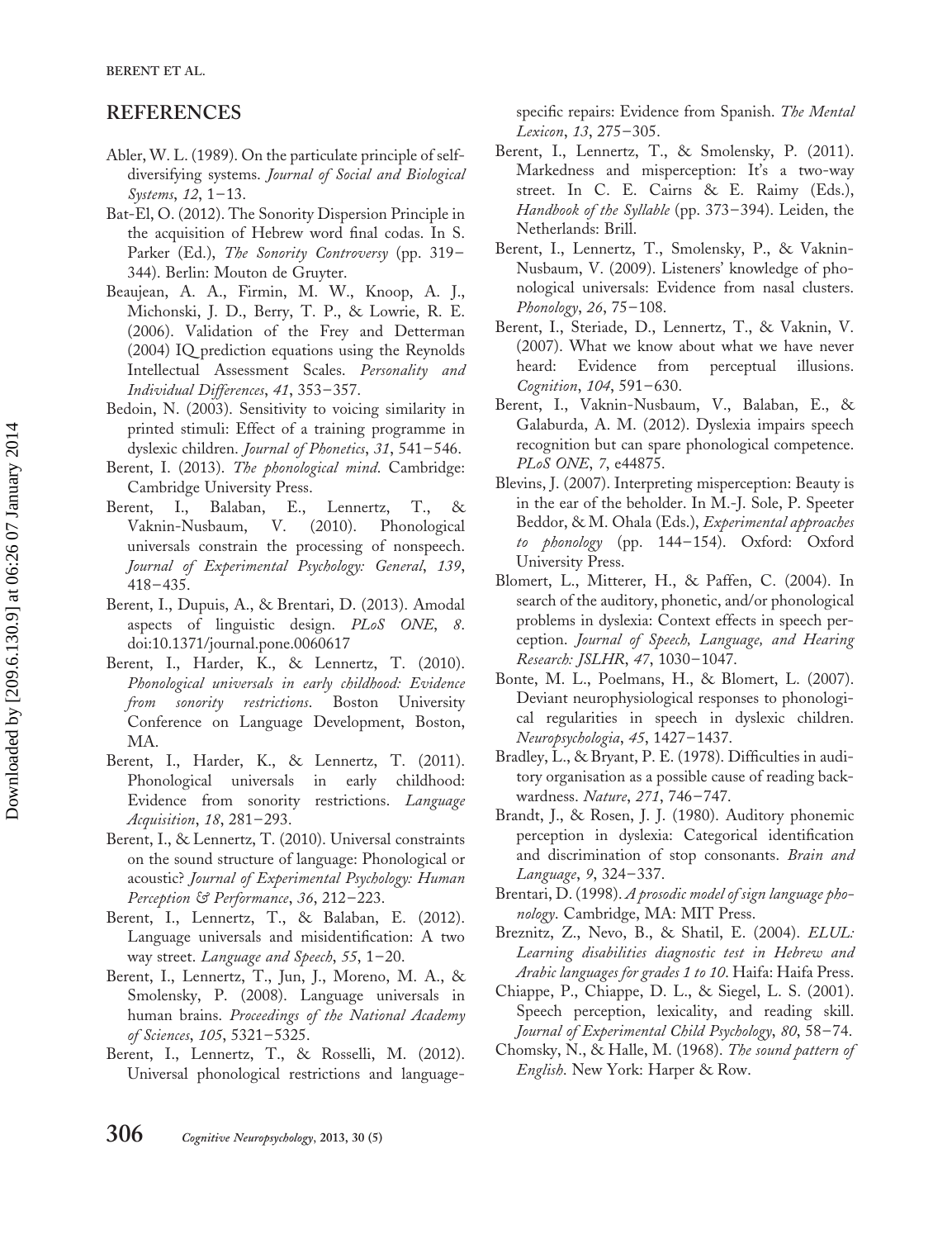- <span id="page-24-0"></span>Clements, G. N. (1990). The role of the sonority cycle in core syllabification. In J. Kingston & M. Beckman (Eds.), Papers in laboratory phonology I: Between the grammar and physics of speech (pp. 282-333). Cambridge: Cambridge University Press.
- Daland, R., Hayes, B., Garellek, M., White, J., Davis, A., & Norrmann, I. (2011). Explaining sonority projection effects. Phonology, 28, 197-234.
- Davidson, L. (2006). Phonotactics and articulatory coordination interact in phonology: Evidence from nonnative production. Cognitive Science, 30, 837–862.
- Davidson, L. (2010). Phonetic bases of similarities in cross-language production: Evidence from English and Catalan. *Journal of Phonetics*, 38, 272-288.
- Davidson, L. (2011). Phonetic, phonemic, and phonological factors in cross-language discrimination of phonotactic contrasts. Journal of Experimental Psychology: Human Perception and Performance, 37, 270-282.
- Davidson, L., Jusczyk, P., & Smolensky, P. (2006). Optimality in language acquisition I: The initial and final state of the phonological grammar. In P. Smolensky & G. Legendre (Eds.), The harmonic mind: From neural computation to optimality-theoretic grammar (pp. 231 –278). Cambridge, MA: MIT press.
- Davidson, L., & Shaw, J. A. (2012). Sources of illusion in consonant cluster perception. Journal of Phonetics, 40, 234 –248.
- Dupoux, E., Kakehi, K., Hirose, Y., Pallier, C., & Mehler, J. (1999). Epenthetic vowels in Japanese: A perceptual illusion? Journal of Experimental Psychology: Human Perception and Performance, 25, 1568 –1578.
- Dupoux, E., Parlato, E., Frota, S., Hirose, Y., & Peperkamp, S. (2011). Where do illusory vowels come from? Journal of Memory and Language, 64,  $199 - 210$ .
- Fabre, D., & Bedoin, N. (2003). Sensitivity to sonority for print processing in normal readers and dyslexic children. Current Psychology Letters: Behaviour, Brain & Cognition, 10, 2–7.
- Frey, M. C., & Detterman, D. K. (2004). Scholastic assessment or g? The relationship between the scholastic assessment test and general cognitive ability. Psychological Science, 15, 373 –378.
- Galaburda, A. M., LoTurco, J., Ramus, F., Fitch, R. H., & Rosen, G. D. (2006). From genes to behavior in developmental dyslexia. Nat Neurosci, 9, 1213–1217.
- Godfrey, J. J., Syrdal-Lasky, A. K., Millay, K. K., & Knox, C. M. (1981). Performance of dyslexic

children on speech perception tests. Journal of Experimental Child Psychology, 32, 401 –424.

- Gomez, D. M., Berent, I., Benavides-Varela, S., Bion, R., Catarossi, L., Nespor, M., & Mehler, J. (2013). Newborn infants' brain activity is modulated by a universal phonological constraint. Manuscript submitted for publication.
- Greenberg, J. H. (1950). The patterning of morphemes in Semitic. Word, 6, 162– 181.
- Halle, M. (1971). The sound pattern of Russian. The Hauge: Mouton.
- Hayes, B. (2011). Interpreting sonority-projection experiments: the role of phonotactic modeling. Paper presented at the Proceedings of the 2011 International Congress of Phonetic Sciences, Hong Kong.
- Hayes, B. P. (1999). Phonetically driven phonology: The role of Optimality Theory and inductive grounding. In E. A. M. M. Danell, F. Newmeyer, M. Noonan, & K. W. Wheatley (Eds.), Formalism and functionalism in linguistics (Vol. 1, pp. 243 – 285). Amsterdam: Benjamins.
- Hockett, C. F. (1960). The origin of speech. Scientific American, 203, 89–96.
- Hooper, J. B. (1976). An introduction to natural generative phonology. New York: Academic Press.
- Hyman, L. (2001). On the limits of phonetic determinism in phonology: <sup>∗</sup>NC revisited. In B. Hume & K. Johnson (Eds.), The role of speech perception phenomena in phonology (pp. 141-185). New York: Academic Press.
- Jaeger, T. F. (2008). Categorical data analysis: Away from ANOVAs (transformation or not) and towards logit mixed models. Journal of Memory and Language, 59, 434 –446.
- Keating, P. A. (1988). The Phonology-Phonetics Interface. In F. Newmeyer (Ed.), Linguistics: The Cambridge Survey (Vol. I, pp. 281–302). Cambridge: Cambridge University Press.
- Lennertz, T., & Berent, I. (2011). People's knowledge of phonological universals: Evidence from fricatives and stops. Manuscript submitted for publication.
- Leppänen, P. H., Richardson, U., Pihko, E., Eklund, K. M., Guttorm, T. K., Aro, M., & Lyytinen, H. (2002). Brain responses to changes in speech sound durations differ between infants with and without familial risk for dyslexia. Developmental Neuropsychology, 22, 407–422.
- Liberman, A. M., Cooper, F. S., Shankweiler, D. P., & Studdert-Kennedy, M. (1967). Perception of the speech code. Psychological Review, 74, 431-461.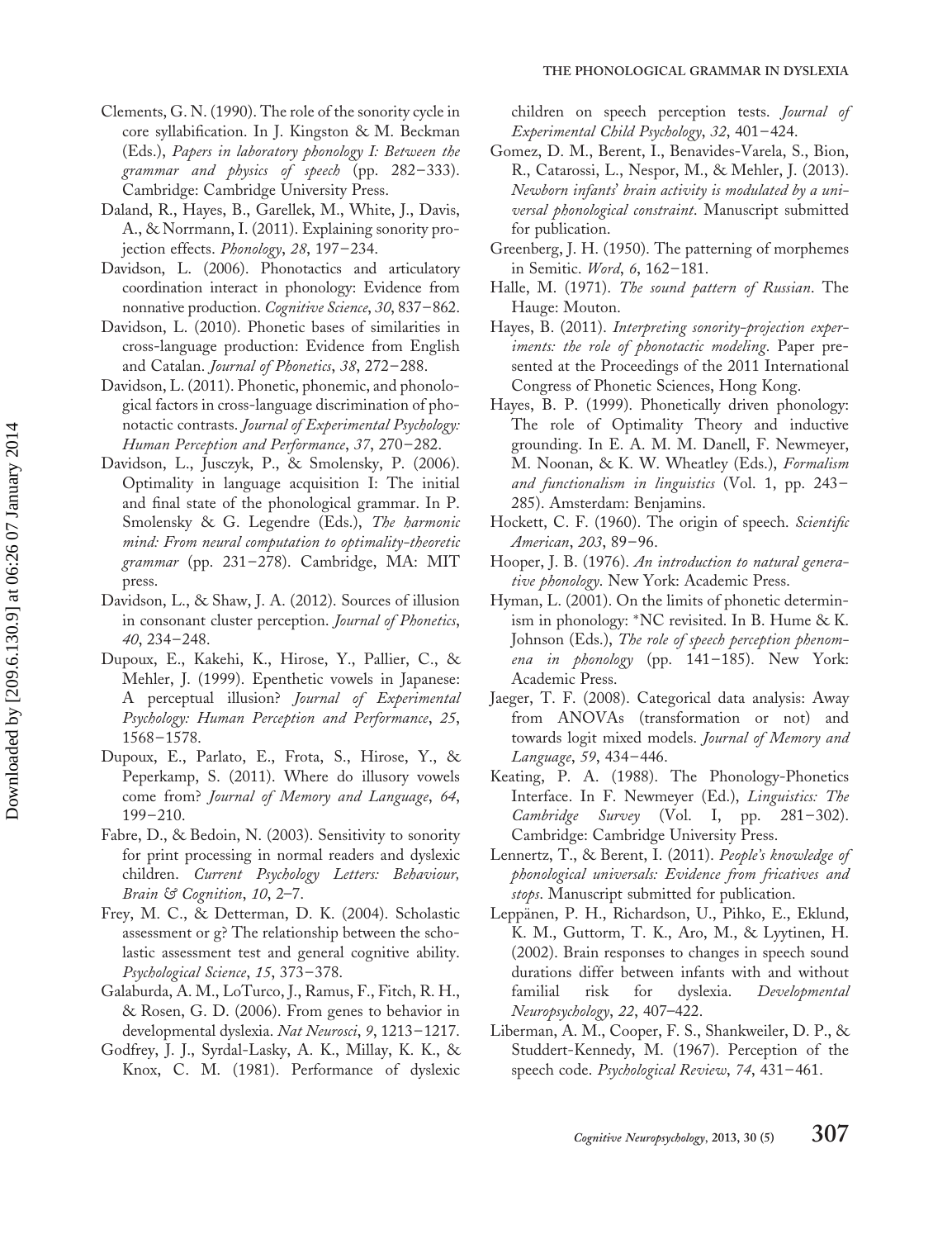- <span id="page-25-0"></span>Lisker, L., & Abramson, A. (1964). A cross-language study of voicing in initial stops: Acoustical measurements. Word, 20, 384-422.
- Maïonchi-Pino, N., de Cara, B., Ecalle, J., & Magnan, A. (2012). Are French dyslexic children sensitive to consonant sonority in segmentation strategies? Preliminary evidence from a letter detection task. Research in Developmental Disabilities, 33, 12-23.
- Maïonchi-Pino, N., Taki, Y., Yokoyama, S., Magnan, A., Takahashi, K., Hashizume, H., ... Kawashima, R. (2013). Is the phonological deficit in developmental dyslexia related to impaired phonological representations and to universal phonological grammar? Journal of Experimental Child Psychology, 115, 53–73.
- Marshall, C. R., Ramus, F., & van der Lely, H. (2010). Do children with dyslexia and/or specific language impairment compensate for place assimilation? Insight into phonological grammar and representations. Cognitive Neuropsychology, 27, 563-586.
- Mattingly, I. G. (1981). Phonetic representation and speech synthesis by rule. In T. Myers, J. Laver, & J. Anderson (Eds.), The cognitive representation of speech (pp. 415-420). Amsterdam: North Holland.
- Merzenich, M. M., Jenkins, W. M., Johnston, P., Schreiner, C., Miller, S. L., & Tallal, P. (1996). Temporal processing deficits of language-learning impaired children ameliorated by training. Science (New York, N.Y.), 271, 77–81.
- Miller, J. L., & Grosjean, F. (1981). How the components of speaking rate influence perception of phonetic segments. Journal of Experimental Psychology: Human Perception and Performance, 7, 208–215.
- Mody, M., Studdert-Kennedy, M., & Brady, S. (1997). Speech perception deficits in poor readers: Auditory processing or phonological coding? Journal of Experimental Child Psychology, 64, 199-231.
- Olson, R., Wise, B., Conners, F., & Rack, J. (1990). Organization, heritability, and remediation of component word recognition skills in disabled readers. In T. H. Carr & B. A. Levy (Eds.), Reading and its development: Component skills approach (pp. 261-322). New-York: Academic Press.
- Olson, R. K. (2002). Dyslexia: Nature and nurture. Dyslexia (Chichester, England), 8, 143–159.
- Parker, S. (2012). The Sonority Controversy. Berlin: de Gruyter Mouton.
- Pasquini, E. S., Corriveau, K. H., & Goswami, U. (2007). Auditory processing of amplitude envelope rise time in adults diagnosed with developmental dyslexia. Scientific Studies of Reading, 11, 259-286.
- Paul, I., Bott, C., Heim, S., Wienbruch, C., & Elbert, T. R. (2006). Phonological but not auditory discrimination is impaired in dyslexia. The European Journal of Neuroscience, 24, 2945–2953.
- Paulesu, E., Demonet, J. F., Fazio, F., McCrory, E., Chanoine, V., Brunswick, N., ... Frith, U. (2001). Dyslexia: Cultural diversity and biological unity. Science, 291, 2165-2167.
- Perrachione, T. K., Del Tufo, S. N., & Gabrieli, J. D. E. (2011). Human voice recognition depends on language ability. Science (New York, N.Y.), 333, 595 –595.
- Pierrehumbert, J. (1975). The phonology and phonetics of English intonation (Unpublished dissertation). MIT.
- Pierrehumbert, J. (1990). Phonological and phonetic representation. Journal of Phonetics, 18, 375 –394.
- Pitt, M. A. (1998). Phonological processes and the perception of phonotactically illegal consonant clusters. Perception & Psychophysics, 60, 941-951.
- Prince, A., & Smolensky, P. (1993/2004). Optimality theory: Constraint interaction in generative grammar. Malden, MA: Blackwell Publishing.
- Pugh, K. R., Mencl, W. E., Shaywitz, B. A., Shaywitz, S. E., Fulbright, R. K., Constable, R. T., ... Gore, J. C. (2000). The angular gyrus in developmental dyslexia: Task-specific differences in functional connectivity within posterior cortex. Psychological Science,  $11, 51 - 56.$
- Rack, J. P., Snowling, M. J., & Olson, R. K. (1992). The nonword reading deficit in developmental dyslexia: A review. Reading Research Quarterly, 27, 28–53.
- Ramus, F., & Ahissar, M. (2012). Developmental dyslexia: The difficulties of interpreting poor performance, and the importance of normal performance. Cognitive Neuropsychology, 29(1–2), 1–19.
- Ramus, F., Rosen, S., Dakin, S. C., Day, B. L., Castellote, J. M., White, S., & Frith, U. (2003). Theories of developmental dyslexia: Insights from a multiple case study of dyslexic adults. Brain, 126, 841–865.
- Ramus, F., & Szenkovits, G. (2006). What phonological deficit? Quarterly Journal of Experimental Psychology, 61, 129-141.
- Rosen, S., & Manganari, E. (2001). Is there a relationship between speech and nonspeech auditory processing in children with dyslexia? Journal of Speech, Language, and Hearing Research: JSLHR, 44, 720–736.
- Sandler, W., & Lillo-Martin, D. C. (2006). Sign language and linguistic universals. Cambridge: Cambridge University Press.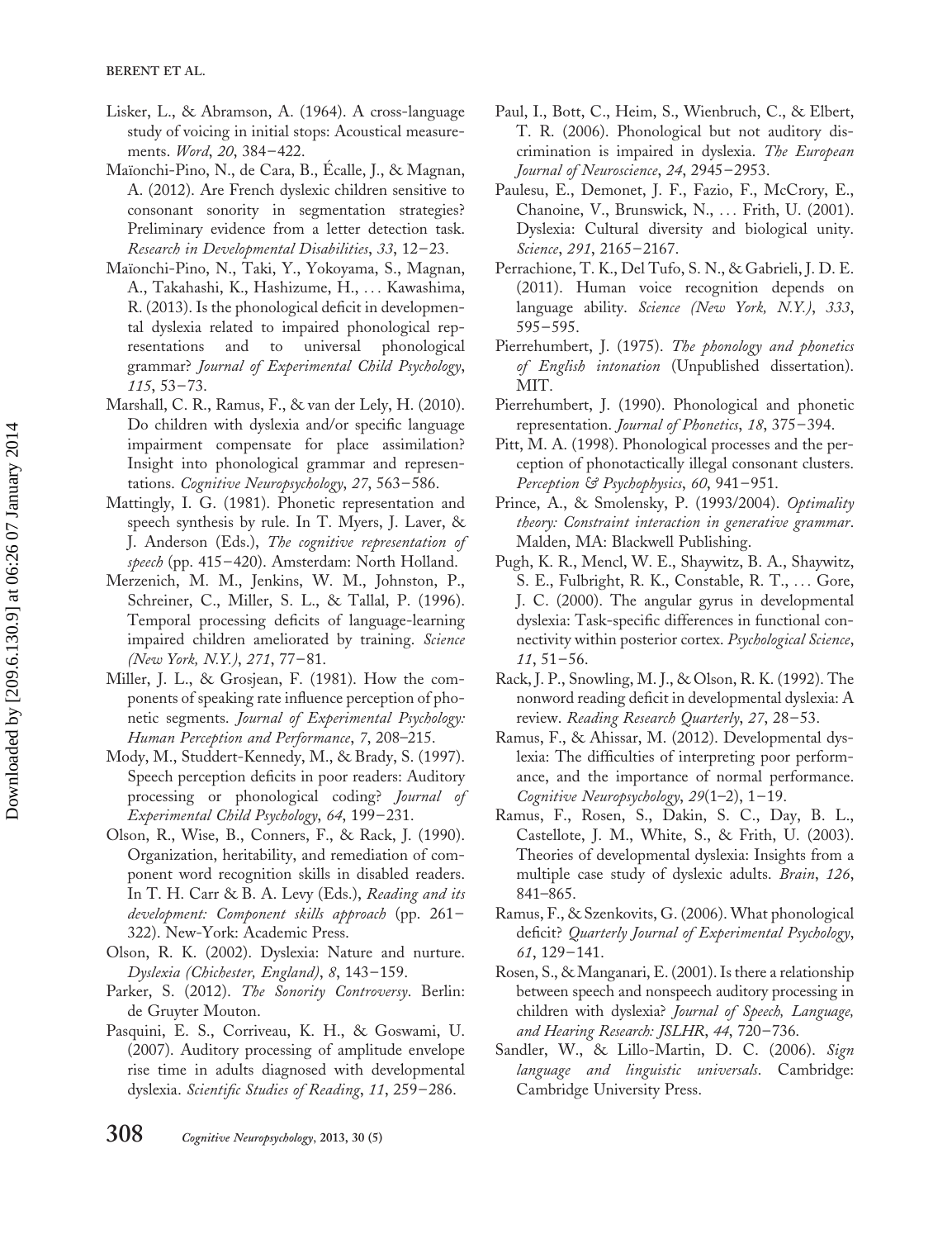- <span id="page-26-0"></span>Savill, N. J., & Thierry, G. (2011). Reading for sound with dyslexia: Evidence for early orthographic and late phonological integration deficits. Brain Research, 1385, 192-205.
- Serniclaes, W., Sprenger-Charolles, L., Carré, R., & Demonet, J. F. (2001). Perceptual discrimination of speech sounds in developmental dyslexia. Journal of Speech, Language, and Hearing Research: JSLHR, 44, 384 –399.
- Serniclaes, W., Van Heghe, S., Mousty, P., Carré, R., & Sprenger-Charolles, L. (2004). Allophonic mode of speech perception in dyslexia. Journal of Experimental Child Psychology, 87, 336– 361.
- Shankweiler, D. (2012). Reading and phonological processing. In V. S. Ramachandran (Ed.), Encyclopedia of human behavior (Vol. 3, pp. 249 –256). London: Academic Press.
- Shany, M., & Ben-Dror, I. (2011). Performance characteristics of poor Hebrew readers: Comparison between children with rate deficits with and without accuracy deficits. In D. Aram & O. Korat (Eds.), Literacy and Language: Interrelationships, bilingualism and difficulties (pp. 409-428). Tel Aviv: Magnes Publishers (In Hebrew).
- Shany, M., Lachman, D., Shalem, Z., Bahat, A., & Zeiger, T. (2005). "Aleph - Taph" - An assessment system for reading and writing disabilities. Tel Aviv: Yesod Publishing.
- Shaywitz, S. (1998). Dyslexia. The New England Journal of Medicine, 338, 307 –312.
- Smolensky, P. (2006). Optimality in Phonology II: Harmonic completeness, local constraint conjunction, and feature domain markedness. In P. Smolensky & G. Legendre (Eds.), The harmonic mind: From neural computation to optimality-theoretic grammar (Vol. 2: Linguistic and philosophical implications, pp. 27 – 160). Cambridge, MA: MIT Press.
- Stokoe, W. C., Jr. (1960). Sign language structure: An outline of the visual communication systems of the American deaf. Journal of Deaf Studies and Deaf Education, 10, 3–37.
- Szenkovits, G., Darma, Q., Darcy, I., & Ramus, F. (2011). Exploring dyslexics' phonological deficit II: Phonologicla grammar. Manuscript submitted for publication.
- Szenkovits, G., & Ramus, F. (2005). Exploring dyslexics' phonological deficit I: Lexical vs sub-lexical and input vs output processes. Dyslexia (Chichester, England), 11, 253–268.
- Tallal, P. (2004). Improving language and literacy is a matter of time. Nature Reviews Neuroscience, 5,  $721 - 728$ .
- Tallal, P., & Piercy, M. (1973). Defects of non-verbal auditory perception in children with developmental aphasia. Nature, 241, 468-469.
- Tamasi, K., & Berent, I. (2013). Sensitivity to phonological universals: The case of fricatives and stops. Manuscript submitted for publication.
- Tanaka, H., Black, J. M., Hulme, C., Stanley, L. M., Kesler, S. R., Whitfield-Gabrieli, S., ... Hoeft, F. (2011). The brain basis of the phonological deficit in dyslexia is independent of IQ. Psychological Science, 22, 1442–1451.
- Temple, E., Deutsch, G. K., Poldrack, R. A., Miller, S. L., Tallal, P., Merzenich, M. M., & Gabrielli, J. D. (2003). Neural deficits in children with dyslexia ameliorated by behavioral remediation: Evidence from functional MRI. Proceedings of the National Academy of Sciences of the United States of America, 100,  $2860 - 2865$ .
- van Herten, M., Pasman, J., van Leeuwen, T. H., Been, P. H., van der Leij, A., Zwarts, F., & Maassen, B. (2008). Differences in AERP responses and atypical hemispheric specialization in 17-month-old children at risk of dyslexia. Brain Research, 1201, 100–105.
- Werker, J. F., & Tees, R. C. (1987). Speech perception in severely disabled and average reading children. Canadian Journal of Psychology, 41, 48-61.
- White, S., Milne, E., Rosen, S., Hansen, P., Swettenham, J., Frith, U., & Ramus, F. (2006). The role of sensorimotor impairments in dyslexia: A multiple case study of dyslexic children. Developmental Science, 9, 237– 255.
- Wilson, C., & Davidson, L. (in press). Bayesian analysis of non-native cluster production. Paper presented at the Proceedings of NELS, 40, MIT, Cambridge, MA.
- Wright, R. (2004). A review of perceptual cues and robustness. In D. Steriade, R. Kirchner, & B. Hayes (Eds.), *Phonetically based phonology* (pp. 34– 57). Cambridge: Cambridge University Press.
- Zhao, X., & Berent, I. (2013). Speakers' knowledge of grammatical universals: the case of Mandarin Chinese. Manuscript submitted for publication.
- Ziegler, J. C., Pech-Georgel, C., George, F., & Lorenzi, C. (2009). Speech-perception-in-noise deficits in dyslexia. Developmental Science, 12, 732 –745.
- Zsiga, E. C. (2000). Phonetic alignment constraints: Consonant overlap and palatalization in English and Russian. Journal of Phonetics, 28, 69-102.